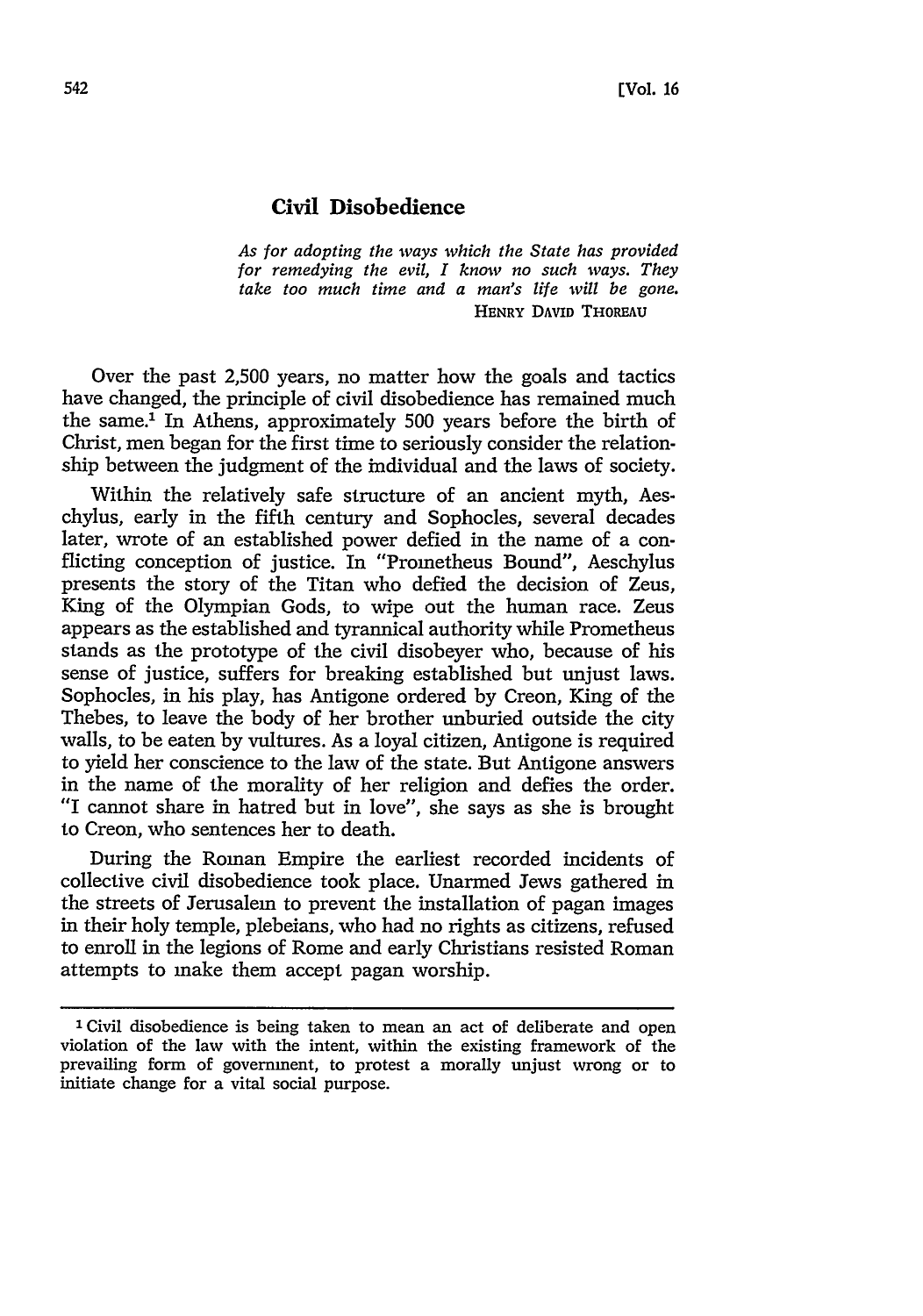Civil disobedience has appeared sporadically since those early days of the Roman Empire. During the reign of Queen Elizabeth I many religious rebels held to and suffered for their beliefs against the ruthlessness of the Tudor state. They dissented from legally organized religious practice and refused to conform to laws which severely penalized those who chose to defy the establishment. Disobedience occurred again when Charles I attempted to levy a tax, basing his stance on the Divine Right of kings, by forced laws when Parliament refused to vote him the money. In 1626, John Hampden, one of the parliamentary opposition to Charles and a number of others refused to pay and were imprisoned. The *Conventicle Acts* of 1664 and 1670 made illegal meetings, except in Anglican churches, of more than four people for religious purposes. The Quakers defiantly gathered in the streets when their meeting houses were closed and although thousands were arrested, they carried on their struggle. By 1689 new laws allowed freedom of worship for all dissenters.<sup>2</sup>

Sufficient evidence is available to show that concern for the problems of establishment laws which may contradict certain concepts of morality or justice is not a twentieth century phenomenon. Also, it is clear that in many instances a retrospective examination may lead to some rather startling conclusions. Those very persons who, in their time, were considered by the protectors of the *status quo* as rebels undermining the foundations of the state are today seen as men who were simply striving for dignity and freedom.

As a social tactic, civil disobedience has developed dramatically within the past decade. Yet, it has been defined in contradictory terms; the mass media have used the phrase indiscriminately and the conditions under which it can be resorted to as a form of protest have been clouded in ambiguities. Undoubtedly, a consideration of the concept raises profound problems of ethics and legal and political philosophy.

The first great difficulty one confronts when analyzing the notion of civil disobedience results from the vague nature of an appeal to the concept of "conscience" or "morality". The civil disobedient, in order to justify his conduct, generally holds that he is appealing to a law higher than any positive law and that it is one which imposes an obligation so compelling that no positive law can outweigh it. The criterion is that the "moral law" develops a standard of conduct which can be appealed to in support of delib-

**<sup>2</sup>** George Woodcock, *Civil Disobedience,* (Toronto, 1966), where much of this historical background can be found.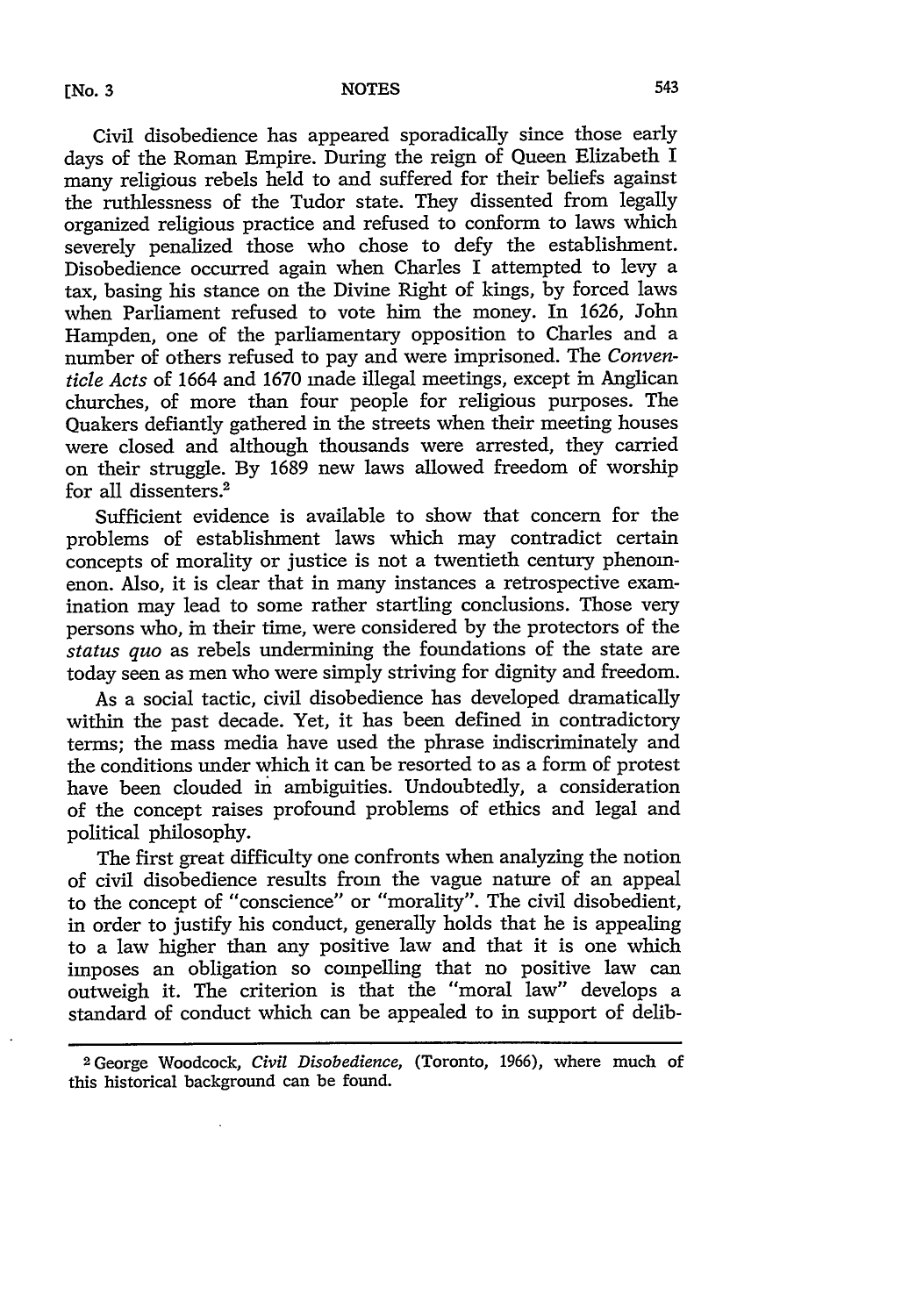erate resistance to laws regarded as so unjust that they cannot be obeyed in good conscience. This morality provides a criterion for conduct but it is not in itself a law in the positive sense. In his letter from Birmingham City Jail, Martin Luther King referred to this:

A just law is a man-made code that squares with the moral law or the law of God. An unjust law is a code that is out of harmony with the moral law. To put it in the terms of St. Thomas Aquinas, an unjust law is a human law that is not rooted in eternal and natural law. Any law that uplifts human personality is just. Any law that degrades human personality is uniust.<sup>3</sup>

O'Connell speaks of an act of civil disobedience as "an affirmation of a higher law of God or humanity" 4 and in many respects this notion attempts to resurrect the jurisprudence of natural law.<sup>5</sup> To Chomsky, "[w]hat justifies an act of civil disobedience is an intolerable evil.., no person of conscience can believe that authority must always be obeyed." 6 John Cogley, of the Center for the Study of Democratic Institutions, points out that this notion of disobedience in the name of a "higher law" has been legitimized.

Two decades ago, at Nuremberg, we established the principle that under some circumstances such disobedience is a moral duty. During the warcrime trials some were sentenced to death for not practicing it and others were given prison terms. We took these drastic steps not because the prisoners were patriotic Germans but because they obeyed inhumane, immoral and reprehensible orders.<sup>7</sup>

Yet, to many observers, the above criteria offer no answer. Some react without any pretense of respect for the reasoning of men who disobey the state. Their contempt of those who violate the positive law in the name of morality and their preconceived notions of both the "make-up" of the protester and his goals are stated clearly and without shame. The protester is simply brushed aside as being against the "American way of life", too stupid to understand the consequences of his acts or someone intent on violence

<sup>3</sup> Martin Luther King, "Letter from a Birmingham Jail", *On Civil Disobedience,* ed. Robert A. Goldwin, (Chicago, 1969), at p. 66. <sup>4</sup> 0'Connell, *Is Civil Disobedience to be Regarded as a Paralegal Right?,*

Trial, (December/January: 1965), at p. 13.

 $5$ "(Natural Law) has its roots deep in the history of Western thought  $-$ Cicero and Aquinas, Hooker and Grotius, Locke and Jefferson and a host of others who have sought to justify conduct by virtue of its harmony with some antecedently established, superhuman, moral law, usually divine," Carl Cohen, *The Essence and Ethics of Civil Disobedience,* The Nation, (March 16, 1964), at p. 260.

**<sup>6</sup>**Goodman, *Civil Disobedience: Is it Justified?,* New York Times Magazine Section, (November 26, 1967).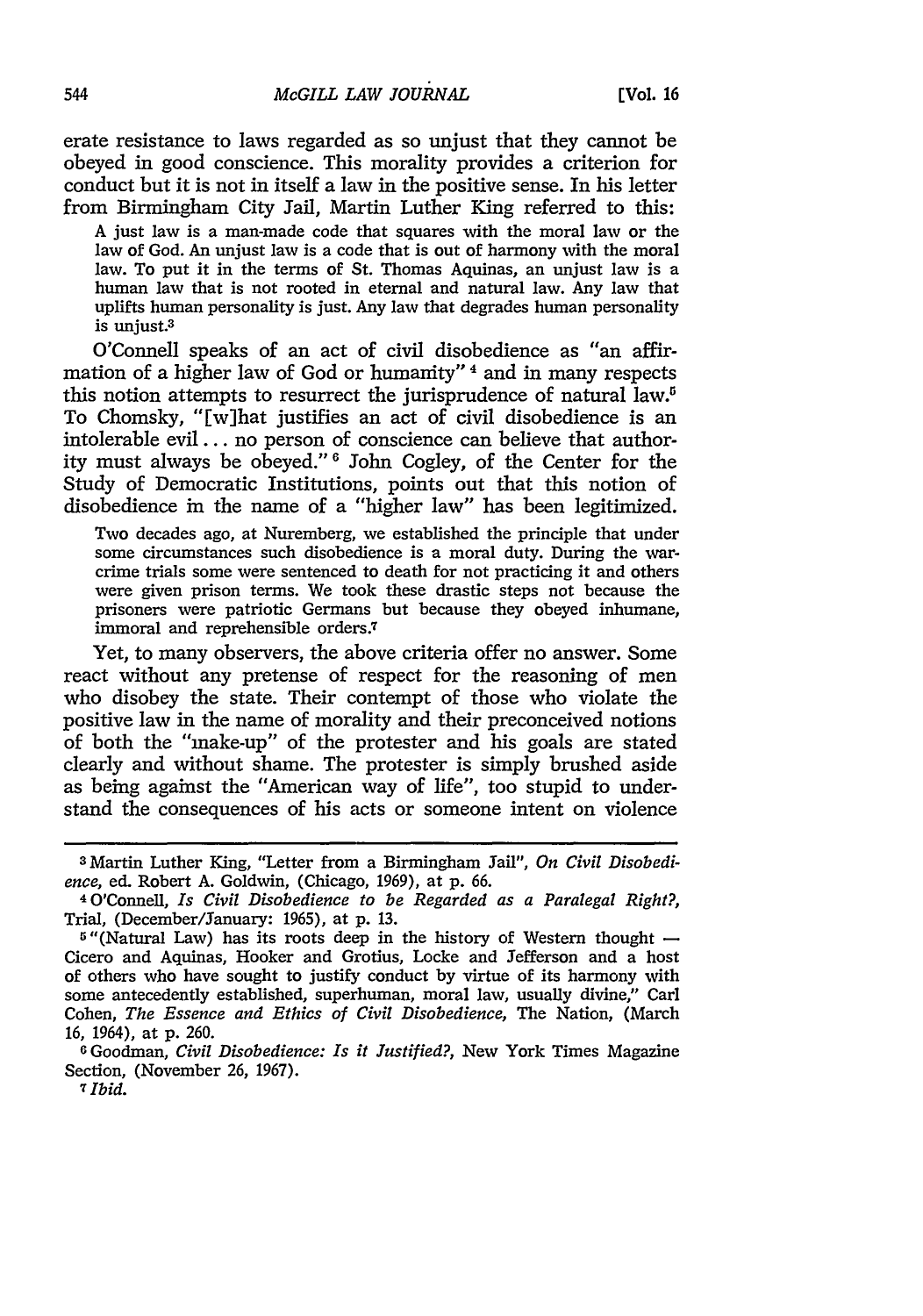for the sake of violence.<sup>8</sup> For Waldman, the "glib generalizations" of Martin Luther King are

**...** as bad as they are illogical. For when literally applied by many of his followers, who do not have the sophistication and training of Dr. King, such shibboleths lead to an intellectual, religious and moral justification for doing illegal acts of which violence and lawlessness are but the extreme expression.<sup>9</sup>

No violation of a government decree can escape the vigilance of that segment of American society which chooses to consider any major grievance as part of an international Communist conspiracy.<sup>10</sup> To a large number of these people, the rule of law in North America has an intrinsic value apart from any other consideration.

Legal positivism as expounded by Hobbes held that the law was supreme and men had to blindly obey regardless of personal belief. Austin, about a century later, defined law as the command of the state and agreed with Hobbes that the starting point for law could not be what was right or just. The positivist theory, however, has been modified somewhat and become more aware of the problem of fidelity to law. The writings of Hart have finally, according to Fuller, eliminated "the pretense of the ethical neutrality of positivism" **11** and while there are still those who hold that a man's duty

**10"...** we must identify certain current forces whose aim is to destroy the law society. The inexorable requirement of communism to exploit every difference between men is now or should be clearly understood. Communism constantly exploits mankind's troubles ideologically, philosophically and psychologically. ... Communists have long been instructed to change passive attitudes to 'activist' attitudes, to intensify the struggle at all levels at all times .... Those who reject our legal methods... play into the hands of the international Communist conspiracy". Liebman, "Civil Disobedience. A Threat to our Law Society", *Symposium Civil Disobedience and the Law,* (1964), 3 American Criminal Law Quarterly, at p. 23.

"The first task of the genuine social reformer would be to ensure that the demonstrations and organized groups be kept as free as humanly possible from infiltration... it seems apparent that most groups have not made the slightest attempt in this direction .... Until demonstrators have put their own house in order, they hardly are in a position to complain about the response with which the fraudulent rowdyism that results is met." *Civil Disobedience,* Editorial, (1968), 2 Criminal Law Quarterly, at **p. 1.**

"Fuller, *Positivism and Fidelity to Law* **-** *A Reply to Professor Hart,* (1957-58), 71 Harvard L.R., at p. 672.

<sup>8</sup> "For those who still have need to justify their sallies against the social order, a rationale is provided by a renewed emphasis on individual conscience." Endres, *Civil Disobedience and Modern Democracy,* (1968), 43 Thought, at **p. 500.**

OWaldman, *Civil Rights* **-** *Yes; Civil Disobedience \_- No.* (1965), **<sup>37</sup>** New York State Bar Association Journal, at p. 333.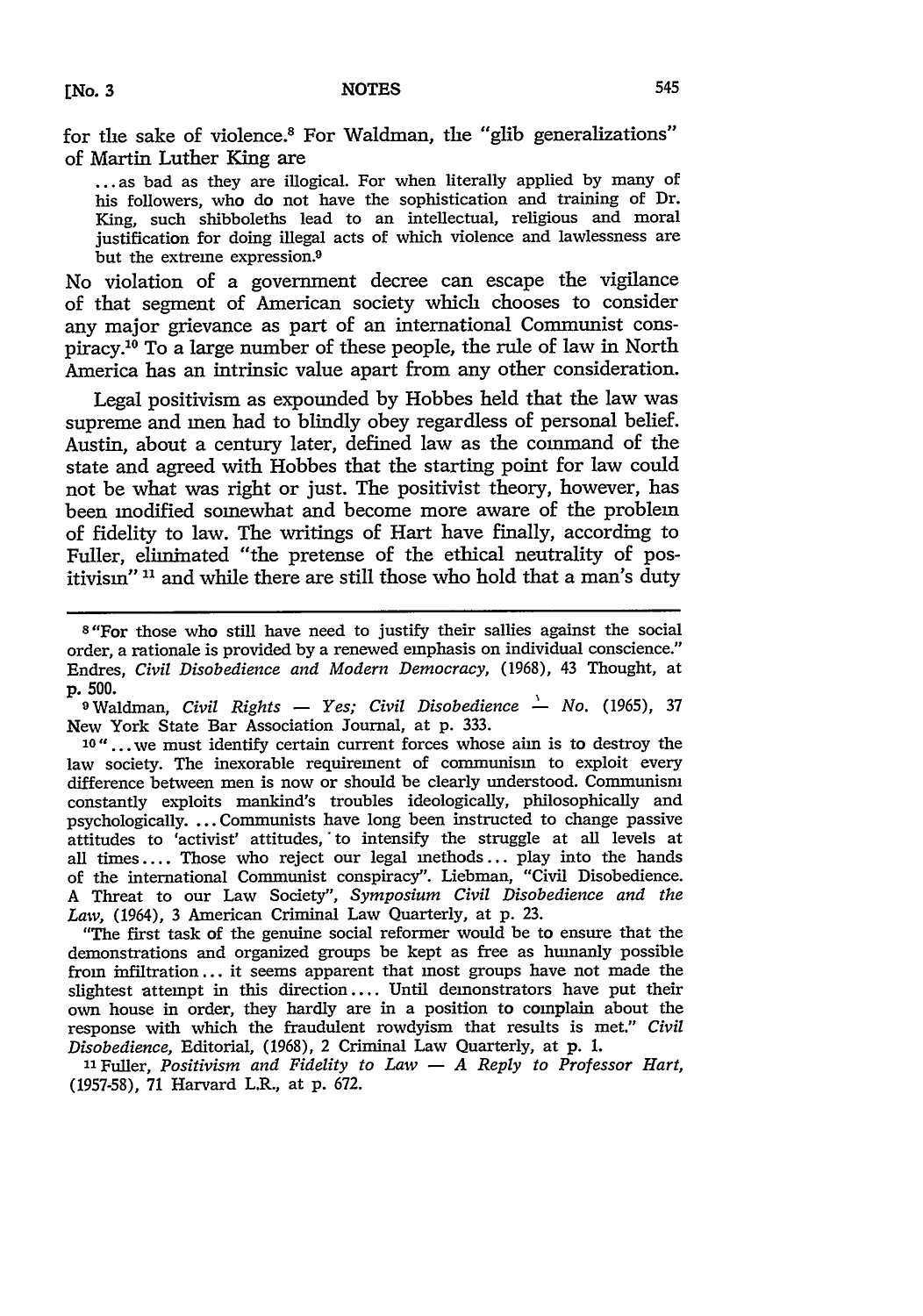to the state is so sacred that it can never be breached, they are, like those who deny that man ever has a moral duty to obey the law, an extreme minority today.12 As MacGuigan has stated: "[t]here are too many precedents on the other side for us to be consistent in denying all civil disobedience." **' 3**

Others who dismiss the possibility of an appeal to a "higher law" base their views on the impossibility of deciding which manmade laws are, in fact, just. To them, if civil disobedience is to include the concept of conscience and morality, members of the Ku Klux Klan who engage in violation of the law on the basis of what they believe must be included as civil disobeyers.<sup>14</sup>

The concept does not, however, in our highly complex society, rest solely on the conscience of each and every individual. Almost any kind of act can be given some sort of justification in terms of appeal to conscience. Numerous moral atrocities are committed in the name of conscience and one cannot equate an act which agrees with an individual's conscience with an act which is morally right. Bedeau is correct in stating:

It does not follow from the fact than a man cannot do more than what he conscientiously thinks he ought to do whatever he thinks he ought to do. The force of saying, *I ought to disobey the law* cannot be derived from *obeying the law is inconsistent with my moral convictions.5*

Senator Eastland has asked, "is not the segregated way of life a better life? Is not that way the law of nature?"<sup>16</sup> The diversity, according to Powell, becomes chaotic when entering "the subjective realms of morality, God's law and natural law".17 Blackstone claims

<sup>&</sup>lt;sup>12</sup> "One must avoid the anarchism of a Thoreau who supports civil disobedience whenever one's conscience is twinged by a law and the rigidity of a Hegel who completely absorbs the moral life of the individual into the State," Blackstone, *Civil Disobedience: Is it Justified,* (1969), 3 Georgia L.R., at p. 701.

<sup>1</sup> <sup>3</sup> MacGuigan, *Civil Disobedience and Natural Law,* (1965), 11 Catholic Lawyer, at p. 120.

<sup>14&</sup>quot;If the decision to break the law really turns on individual conscience, it is hard to see in law how Dr. King is any better off than former Governor Ross Barrnett of Mississippi who also believed deeply in his cause and was willing to go to jail." Marshall, *The Protest Movement and the Law,* (1965), 51 Virginia L.R., at p. 800.

**<sup>15</sup>**Bedeau, *On Civil Disobedience,* (1961), 58 Journal of Philosophy, at p. 663. (Emphasis added.)

<sup>16</sup>Quoted in Wofford Jr., *The Law and Civil Disobedience,* Presbyterian Outlook, (September 26, 1960), at p. 5.

<sup>1</sup> <sup>7</sup> Powell, Jr., *A Lawyer Looks at Civil Disobedience,* (1966), 23 Washington and Lee L.R., at p. 209.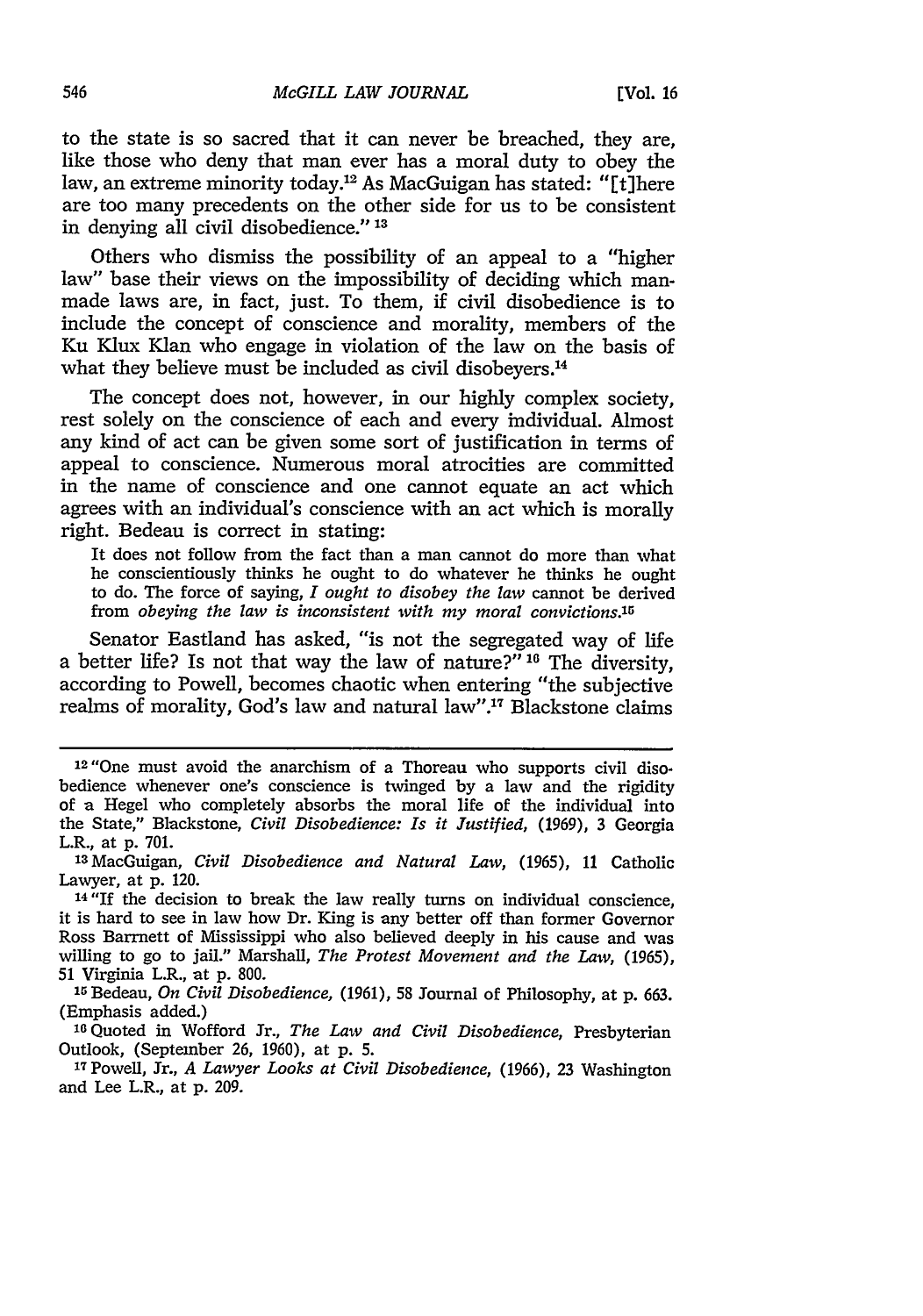## **[No. 3 NOTES**

the need for a "morally neutral explication of the concept of conscience or moral reason" but says that attempts to do so have resulted in "substantive moral recommendations placed under the guise of a neutral metaethical analysis"."8 To build into the concept a set of moral convictions is brushed aside as unacceptable as it fuses acts of civil disobedience with acts that are morally justified.

Martin Luther King has commented that there should be different rules for those whose concept of moral law he has branded as "uncivil disobedience".<sup>19</sup> While Powell can glibly state that, "one man's natural law is all too often another man's poison",<sup>20</sup> it is clear that certain laws have been theoretically recognized as being morally just. The concept of civil disobedience no longer rests solely on the conscience of each and every individual but on the general, albeit perhaps ultimately undefinable notion of laws which "uplift human personality". It seems that to most men "[p]ractical needs and our vital psychic economy demand absolute (i.e. unqualified) answers, and make us cling to what sounds or seems to us simple." **21** Fuller, however, who feels that a just ordering of society can only be attained by a discovery and recognition of a "common need", freely admits that this principle is not a simple mathematical calculation and that it involves discretion.

Because the common interest does not tell us everything, there is no reason to conclude that it tells us nothing. Those who reject the principle of the common need because it does not dot all the i's or cross all the t's should recall the saying of an ancient Chinese philosopher, Mencius: when a cobbler undertakes to make a pair of shoes without knowing the measure of the feet, he does not end up by making a bushel basket.<sup>22</sup>

While it is clear that no simple formula can be devised which would provide an instant answer in a given situation this does not mean that the morality of particular laws or policies can never be challenged by defiance. As Blackstone has stated:

... there is a group of factual questions the answers to which constitute necessary premises from which one's conclusion or decision concerning any given cases of civil disobedience is derived; and concerning such factual matters, no man is an infallible judge and error is more than merely possible. This means that no moral slide rule can ever give us exact certainty concerning the justification of any given case of civil disobedience... Civil disobedience is justified on occasion but it is not possible, in advance of a given case or set of circumstances, to specify

<sup>&#</sup>x27;sBlackstone, *loc. cit.,* n. 12, at pp. 682-683.

**<sup>1</sup> <sup>9</sup>**Quoted from Powell, *loc. cit.,* n. 17, at footnote 12.

*<sup>20</sup>Ibid.,* p. 209.

<sup>21</sup>Cohen, *Reason and Law,* (Chicago, 1950), at pp. 64-65.

<sup>22</sup>Fuller, *The Problems of Jurisprudence,* (Brooklyn, 1949), at p. 696.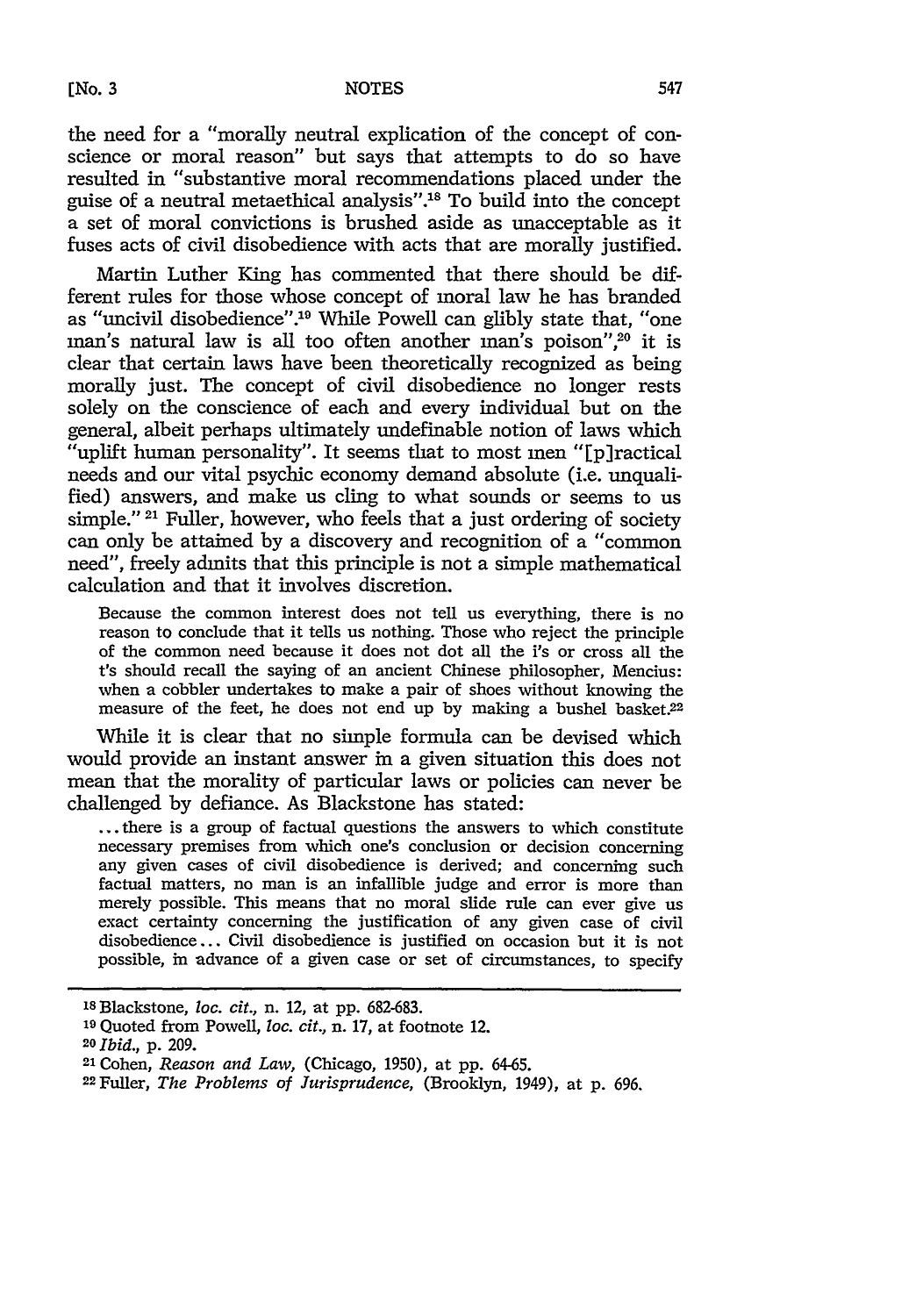necessary and sufficient conditions for saying that civil disobedience is justified. Both the generality of moral principles, the need to decide to extend them in one way or another and the indeterminacy of the relevant empirical facts makes this so. Indeed this condition is part of what it means to be a human being and a moral agent.<sup>23</sup>

Through the concept of civil disobedience men can and must challenge blind adherence to immoral laws. It is an intellectual hoax to claim that morality can in no way be defined. How then was judgement rendered at Nuremberg? Therefore, when governments take or condone actions that are inconsistent with certain important values on which the society and its political system are supposedly based, they are violating the basic assumption on which the government's legitimacy rests. It is at these moments that civil disobedience becomes not only a right but an obligation.

Gunner Myrdal has probed the inconsistency which underlies American race relations. The American people had traditionally accepted the equalitarian doctrine that "all men are created equal" but even after the abolition of slavery the nation maintained a caste-like system wherein the white race ruled and the black race was relegated to a separated and subordinated position. For most white Americans this intellectual difficulty did not present a serious problem. Myrdal observed that some were basically ignorant of the realities of the situation and that those who were aware of the contradiction and inconsistency in the treatment of black people found methods of rationalization which enabled them to maintain their position.24 The same tactic is used in denying the validity of one man's morality over another's  $-$  rationalization to maintain the *status quo.* Myrdal points out that rationalization of moral issues is part and parcel of the American attitude. For example, in an "equalitarian and democratic" system the need to rationalize the biological inferiority of subordinate groups was a need for defense by Americans against their own "system" and against their most cherished ideals. Theories of biological inferiority were in this sense a function of equalitarianism  $-$  that is, biological inferiority was

<sup>2</sup> <sup>3</sup> Blackstone, *loc. cit.,* n. 12, at pp. 702-703; the fact that problems of definition are insufficient cause to render the concept of civil disobedience illegitimate can be seen by the remarks of MacGuigan to the effect that, "[a]s theory, disobedience has been the subject of consideration by philosophers not so much from the viewpoint of whether it is legitimate at all, and if so when: ... (but) for the most part philosophers have developed theories of resistance and have attempted to say when it is justifiable and when it is not." See MacGuigan, *loc. cit.,* n. 13, at p. 120. <sup>24</sup> Myrdal, *An American Dilemma,* (New York, 1944), *passim.*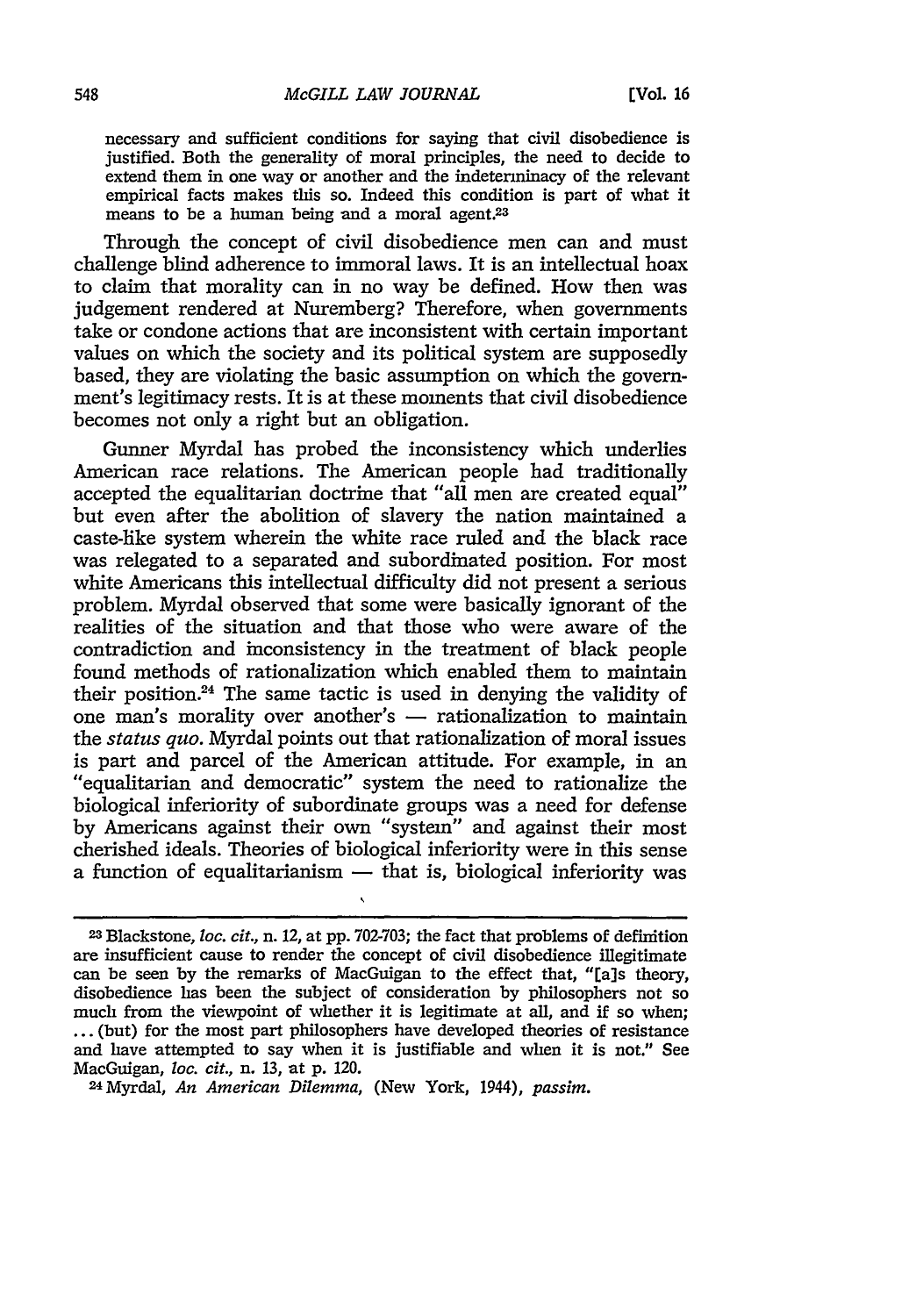a rationalized perversion of the latter concept.25 In much the same manner, people continue to rationalize using philosophic and allegedly democratic arguments against the acceptance of the universal morality of the notions contained, for example, in the Declaration of Human Rights as worldwide recognition of "higher **law".** That this Declaration has been effectively rendered meaningless **by** the acts of various states only proves that governments everywhere treat this concretization of the "higher law" contemptuously as an unenforceable embarrassment to national policies. The inclusion of moral concepts into acts of civil disobedience does not confuse two separate theories but offers the very source of legitimacy to civil disobedience. As nation states seem to have lost all sense of morality, civil disobedience is a method whereby people, the forgotten instrument of the well-oiled political machine, can help revive the notion. Clearly, a normative ethic may be formulated and there does exist a set of moral principles which, when combined with the necessary factual knowledge, provides the required premises from which one can judge whether or not there is moral justification for a given case of civil disobedience.

Still, as mentioned earlier, the rule of law has to many an intrinsic value apart from any moral consideration. "Liberals" who hold this view, therefore, attempt to rationalize what they consider the legality of some forms of civil disobedience and speak in terms of the legal limits of the concept.<sup>26</sup> Acts of civil disobedience, it is argued, are justified if and only if they break no laws other than clearly unconstitutional ones. Therefore,

[d]emonstrators were not violating any court order but rather, laws which had not been tested.... Under our system a person is entitled to challenge the validity of a law being applied against him **by** resisting its enforcement *in court* on a plea of invalidity.., the challenger runs the ridk of going to **jail** if his challenge is not ultimately upheld **by** the courts. In the face of that danger, it is a courageous and commendable act for a man to defy a law in order to attack its validity through the processes of law.27

27T-veed, Segal, and Packer, *Civil Rights and Disobedience to Law: A Lawyer's View,* (1964), **36** New York State Bar Journal, at **p. 291.** That the

*<sup>25</sup>Ibid.,* **p. 89.** Quoted in, Masotti, Hadden, Seminatore, and Corsi, *A Time to Burm,* (Chicago, **1969),** at **p.** 142.

**<sup>26</sup>**Professor Freeman is a glaring exception to this rule. In a fascinating article he too argues for a "legal" justification of civil disobedience but on a much broader scope than any other author of whom I am aware. Unfortunately, an analysis of his reasoning would require much greater study than is possible within the bounds of this note. Freeman, *Civil Disobedience, Law and Democracy,* **(1966), 3** Law in Transition Quarterly, at **p. 13.**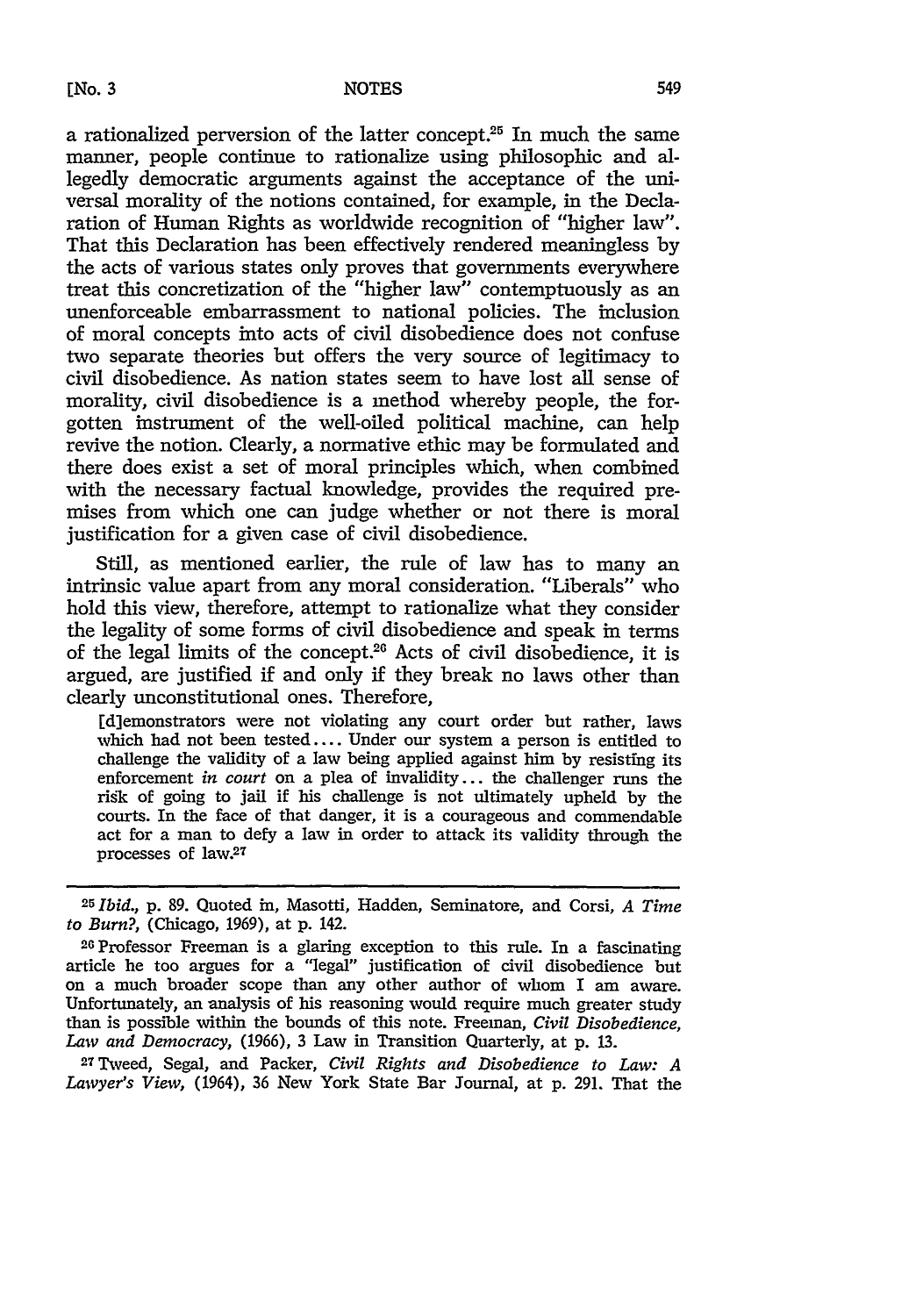But the argument goes beyond this point. In fact, apologists of civil disobedience are really claiming a legal justification for the protester and a denial that civil disobedience is really in issue. Taylor simply states that, "if a violation is committed under a claim of legal right with the intention of seeking redress in the courts, it can hardly be termed civil disobedience". 28 His essay leaves no doubt that to him this manner of protest, regardless of what name is given to it, is the only acceptable form. Burke Marshall speaks of the theory of civil disobedience as being "wholly inapplicable to the efforts of the protest movement to overturn the segregation laws and practices of the south". He concludes that, in the sit-in and demonstration cases which reached the Supreme Court, there was "nothing illegal in the ultimate sense" and that the conduct was "under colour of law **-** federal law **-** rather than in disobedience of it".<sup>29</sup> Variations of this notion have been forwarded **by** many observers unable or unwilling to explain the remarkable success of civil disobedience in changing "unchangeable" wrongs.<sup>30</sup> The reasoning is simple. **By** using this circular constitutional argu-

"right" or "justification" is given "sanctification" only in these very restricted circumstances is made clear later in their argument at page **295,** where they say, **"[w]hen** valid laws are broken simply to create sympathy for the civil rights position or, even less defensibly, simply to dramatize the contentions of the demonstrators, it seems clear important values are being unjustly sacrificed".

<sup>28</sup> Taylor, "Civil Disobedience: Observation on the Strategies of Protest", *Legal Aspects of the Civil Rights Movement,* ed. D.B. King and C.W. Quick, (Detroit, **1965),** at **p. 228.**

<sup>29</sup> Marshall, *The Protest Movement and the Law,* **(1965), 51** Virginia L.R., at **pp. 794-98.** At page **796,** referring to civil disobedience, he says: "Dr. King takes on an argument he need not take on, and defends a position he need not defend...".

**30"Persons...** who engage in activities that may be in violation of a particular ordinance or state statute are not necessarily civilly disobedient if that ordinance or statute in turn violates the constitution of the United States **....** Even if the court should ultimately finds that the statute which the defendant's conduct violated was valid where it was arguably unconstitutional and where the defendant acted in good faith for the purpose of testing its constitutionality, I would say that there has not been any civil disobedience", **(1967), 5** Illinois Continuing Legal Education, at **p.** 74; Quoted in Morris, *American Society and the Rebirth of Civil Obedience,* **(1968),** 54 American Bar Association Journal, at **p. 655.**

Much the same argument is forwarded **by** Cohen, *loc. cit.,* n. **5,** at **pp. 259- 260,** who says regarding the constitutional question, "Appeal to such an argument, however, cannot justify an act of civil disobedience; its very employment is a denial that there has been any truly unlawful act. Where it succeeds, it showns the act in question *not* to have been one of civil disobedience".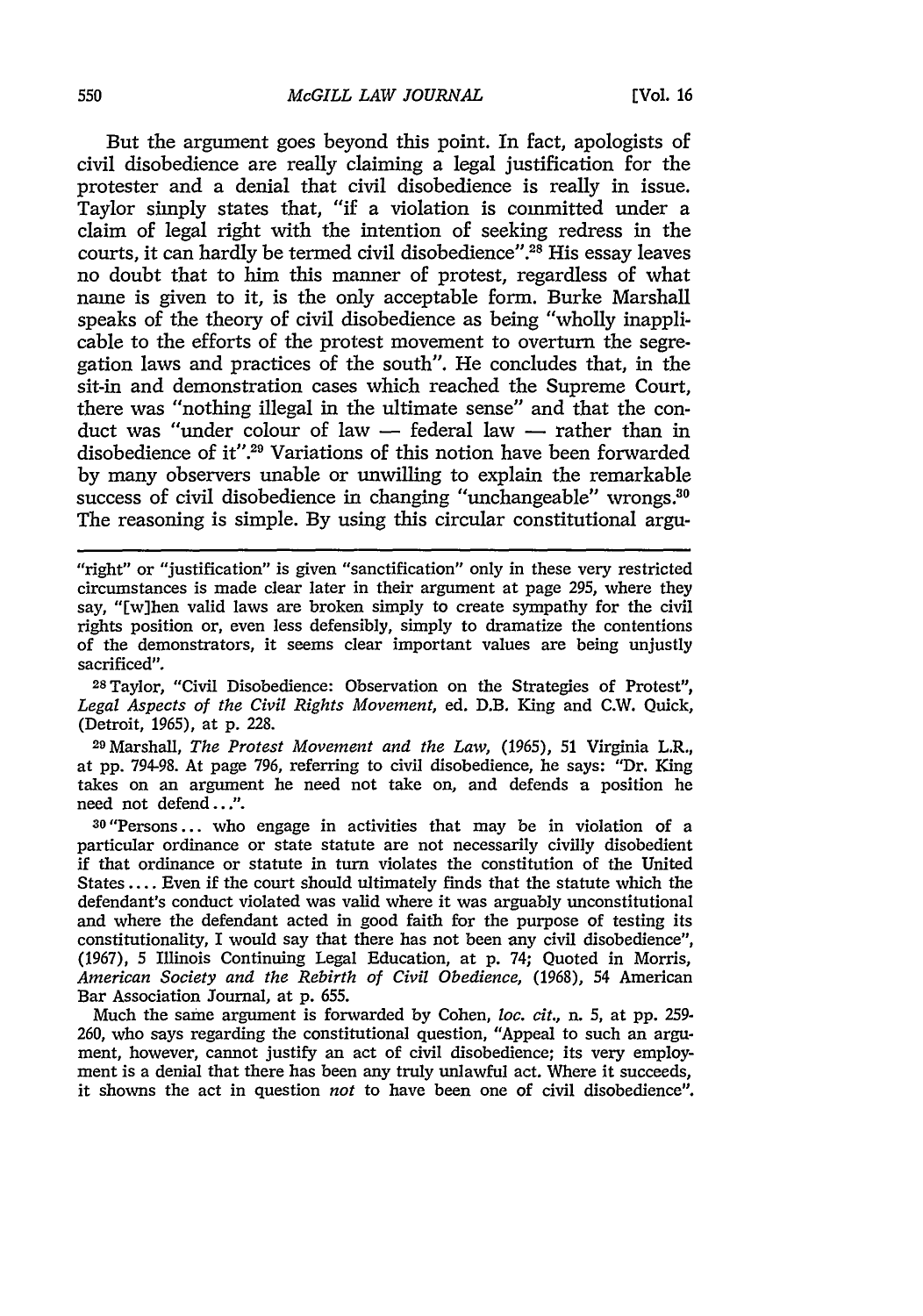ment those who hold the law as having intrinsic value in itself are able to rationalize acts with which the modern liberal must have sympathy. At the same time it removes from the concept of civil disobedience some of the legitimacy which it has achieved in certain areas. That is in areas where vindication is possible in the strict legal sense, since the acts often gained much public sympathy, it is claimed that this is not civil disobedience. Yet, plainly the ordinance or statute was legally on the books and, in fact, enforced by the state until it was declared unconstitutional. There was not in many instances a guarantee that the court would so declare. The paradoxical statement that one has a legal justification for an illegal act is only apparent given the *ex post facto* declaration of the illegality of the ordinance.<sup>31</sup>

As well, to seek legal justification for acts of civil disobedience and then to claim that the act is therefore something other than civil disobedience begs the question. While, for example, freedom riders were no doubt appealling to the constitution, it implies that had the court upheld the local segregation order, the riders would have desisted. This attitude shows a total lack of understanding of the motives of the protesters. Their appeal was to a "higher law" than the rules of the United States Supreme Court. To claim that this is the limit to which a man should disobey the law makes a mockery of the Nuremberg decisions. It is to suggest that one acquiesce the judgment of a court without further reflection, regardless of circumstance. The German Supreme Court, in the 1930's, enforced many unconscionable laws. The American Supreme Court, in the Dred Scott decision, declared that Negroes had no rights. Were the moral issues then settled? To claim that appeal to the constitution sets the limits beyond which man cannot be justified means simply that to the legal mind the rule of law is of greater importance than the immorality of any particular law and therefore in itself constitutes the highest value. It is not difficult to show the value of law as well as the need for it. Yet, the idea of obedience to law in general does not have such importance that the law must be held as sacred even where it violates certain moral values.<sup>32</sup>

<sup>&</sup>lt;sup>31</sup> Blackstone, *loc. cit.*, n. 12, at p. 685. In a speech to the Association of the New York City Bar, April 21, 1965, Martin Luther King stated, "[c]ivil disobedience can never be legal. In fact, civil disobedience means that it is not legal". **32The** almost unanimous enactment by Congress of the law making the

burning of draft cards a felony punishable by five years in prison or a **\$10,000** fine or both, is typical of the "divine right" theory in American law. Since draft card burning does not help a youth avoid the draft, the felony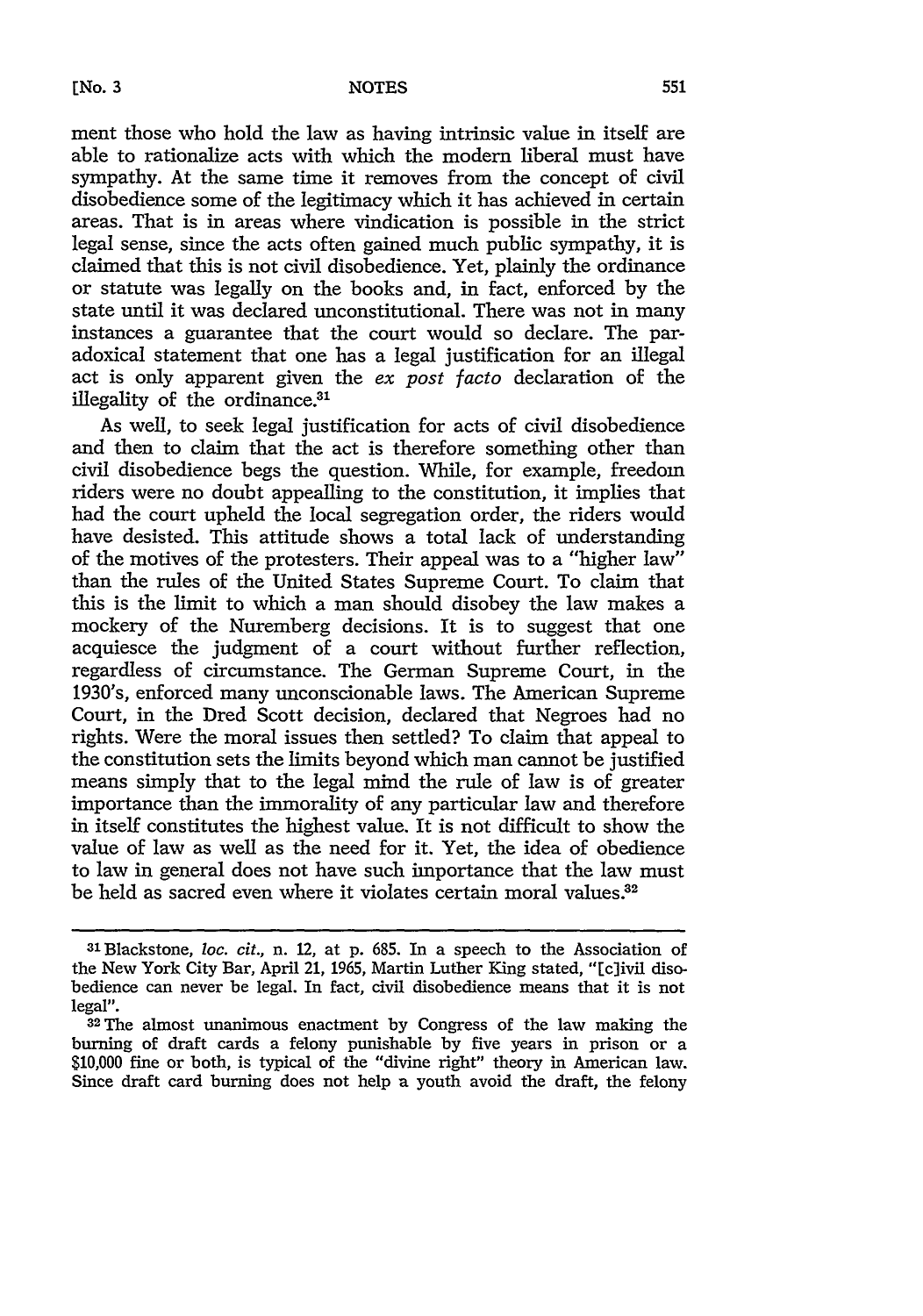There are others to whom the law is so sacrosanct and in whom the fears of "anarchy" and "riot" are so deep that even the limited acceptance of violation of the law on constitutional grounds is totally unacceptable. For example, Earl Morris has said:

I speak as a lawyer, of course, not as a theologian. But after all the rhetoric and lofty quotations, the fact must be recognized and reaffirmed that the law is and must be the supreme factor in the orderly working of society and that order, without which religion, education and civil rights cannot live, can be maintained only by adherence to the law. In tolerating and often encouraging civil disobedience, we have wittingly walked a fine line between individual liberty and anarchy.<sup>33</sup>

In a highly recommended article authorized for reprinting "in view of the importance and content" by the editors of the New York Bar Association Journal, Louis Waldman has stated in relation to Martin Luther King's campaign of civil disobedience:

It is time that the organized Bar is heard on this question. It is time we tell Dr. King and his devotees of civil disobedience that the rule of law will and must prevail, that violators of the law, however lofty their aims or positions in society, are not above the law. Correction of injustices by intimidation, by extra-legal means, or inspired by fear of violence cannot longer be continued.<sup>34</sup>

The fear that civil disobedience will lead to a general breakdown in respect to law and order and/or that it is a stepping stone to violence is, in fact, a central issue in the minds of all those who oppose the concept. To some, "[t]he plain fact of human nature is that the organized disobedience of masses stirs up the primitive ... Specific disobedience breeds disrespect and promotes general disobedience".<sup>35</sup> Powell speaks of the "myths" and "carefully nurtured impressions" that civil disobedience can be relatively peaceful and points out that:

[e]ven non-violent demonstrations frequently exact a high price from the public generally. They disrupt traffic, create discordant noises, litter the streets, and deny the streets and sidewalks to other citizens .... Possibly the most serious aspect of the expanding use of protest methods in the name of civil disobedience is the resulting incitement to mob violence.., few objective observers would deny that the contribution has been significant.<sup>36</sup>

is apparently injury to the sacred sovereignty of law embodied in a piece of paper. See Goodman, "Reflections on Civil Disobedience and Lawlessness", ed. Robert **A.** Goldwin, *On Civil Disobedience,* (Chicago, 1969), at p. 123.

**<sup>33</sup>**Morris, *loc. cit.,* n. **30,** at p. 656.

<sup>34</sup> Waldman, *loc. cit.,* n. 9, at **p. 337.**

**<sup>35</sup>** Leibman, *loc. cit.,* n. 10, at p. 125.

**<sup>36</sup>** Powell, *loc. cit.,* n. 17, at pp. 225-226.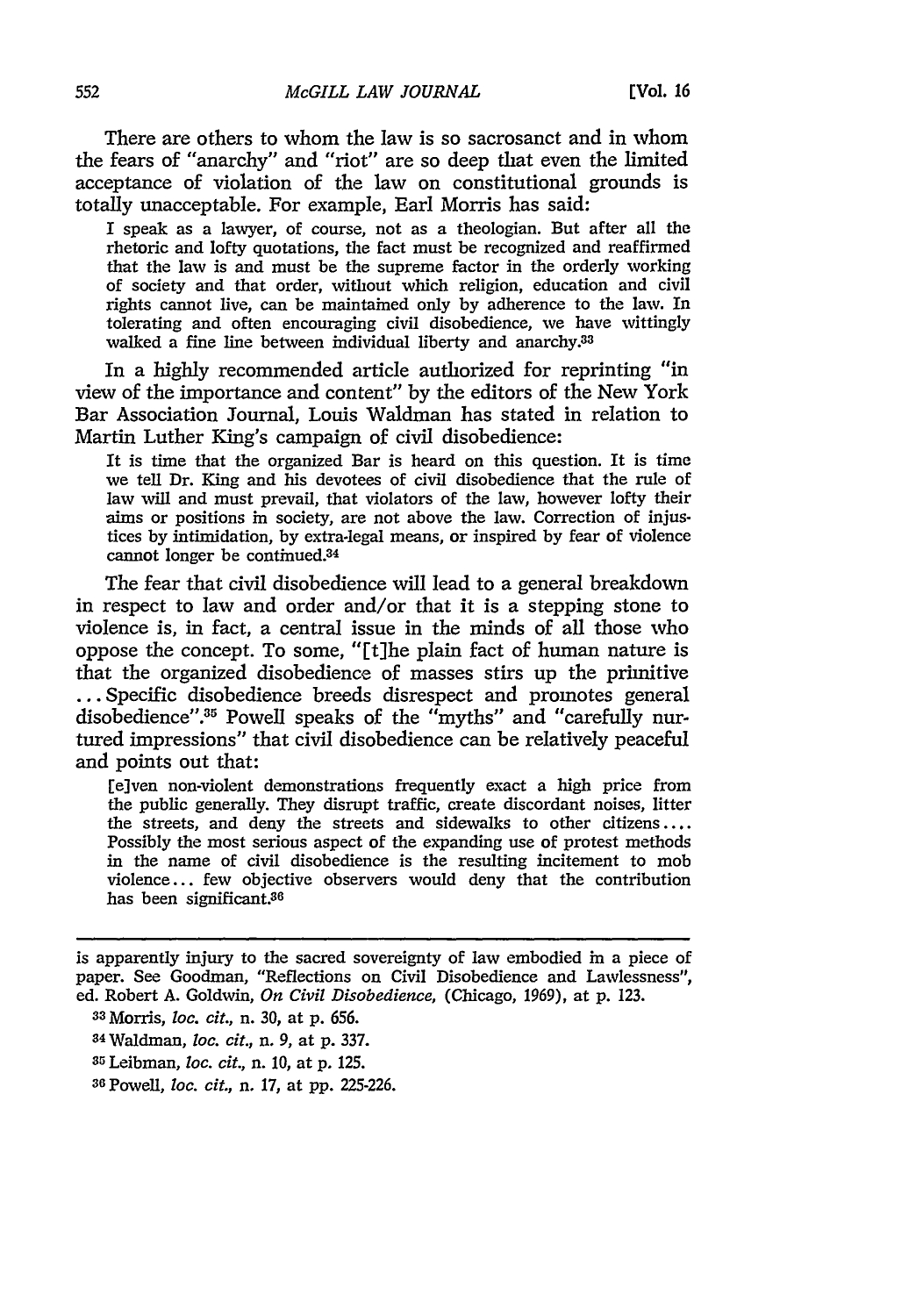In spite of these grave fears there is no evidence that violation of law in the spirit of civil disobedience leads to a general contempt of all laws. There is no indication that persons engaged in civil disobedience have become general law-breakers.<sup>37</sup> As well, the defenders of "law and order" seem to have forgotten that both civil disobedience and disorder in the United States have not been the cause but the result of the country's troubles. That is, civil disobedience does not create the evils but is a reaction to them. One's perception of peace must, to a large extent, form part of the reasoning behind a call to limit civil disobedience as a threat to domestic tranquility. The national state, which monopolizes power and information, reminds the people daily of the need for domestic tranquility in order to maintain the states' strength and glory and therefore, the need to blindly accept its authority. While wealth is distributed irrationally, the environment is being poisoned, certain groups are being condemned to subservient positions and the dignity of millions of citizens is being violated daily, the state asks the unaffected "silent majority" to help maintain the internal peace and stability which would ensure the perpetuation of the status *quo.* As long as the violence within the wronged individuals does not break out into "disobedience" or "disorder" the nation and those in positions of power remain undisturbed and satisfied.<sup>38</sup>

It is interesting to compare the feelings of lawyers such as Powell and Morris regarding the relationship of civil disobedience to "anarchy" and violence with those of experts who specialize in the analysis of just these types of problems. Ralph Conant, associate director of the Lemberg Centre for the Study of Violence at Brandeis, states that, "While all riots stem from conflicts in society similar to those that inspire acts of civil disobedience, they ordinarily do not develop directly from specific acts of civil disobedience".<sup>39</sup> Conant explains that riots are generally directed against

<sup>&</sup>lt;sup>37</sup> "It is often enough said that disobedience even of bad laws undermines the habit of law abidance and so endangers that fundamental order upon which civilized life depends. But I have never seen this argued with careful attention to some particular body of evidence"; Walzer, *The Obligation to Disobey,* (1967), 77 Ethics, footnote 19, at p. 175.

<sup>38&</sup>quot;Law and order is keeping the status quo, keeping it in as pleasant and stereotyped fashion as you can. Law and order is preserving what, to the black man, is our intolerable and unjust system"; Kunstler, *Lawyers Look at Civil Disturbances,* (1967-68), 25 New York County Lawyers Association, at p. 121.

**<sup>39</sup>**Conant, *Rioting, Insurrection and Civil Disobedience,* (1968), **37** American Scholar, at p. 420.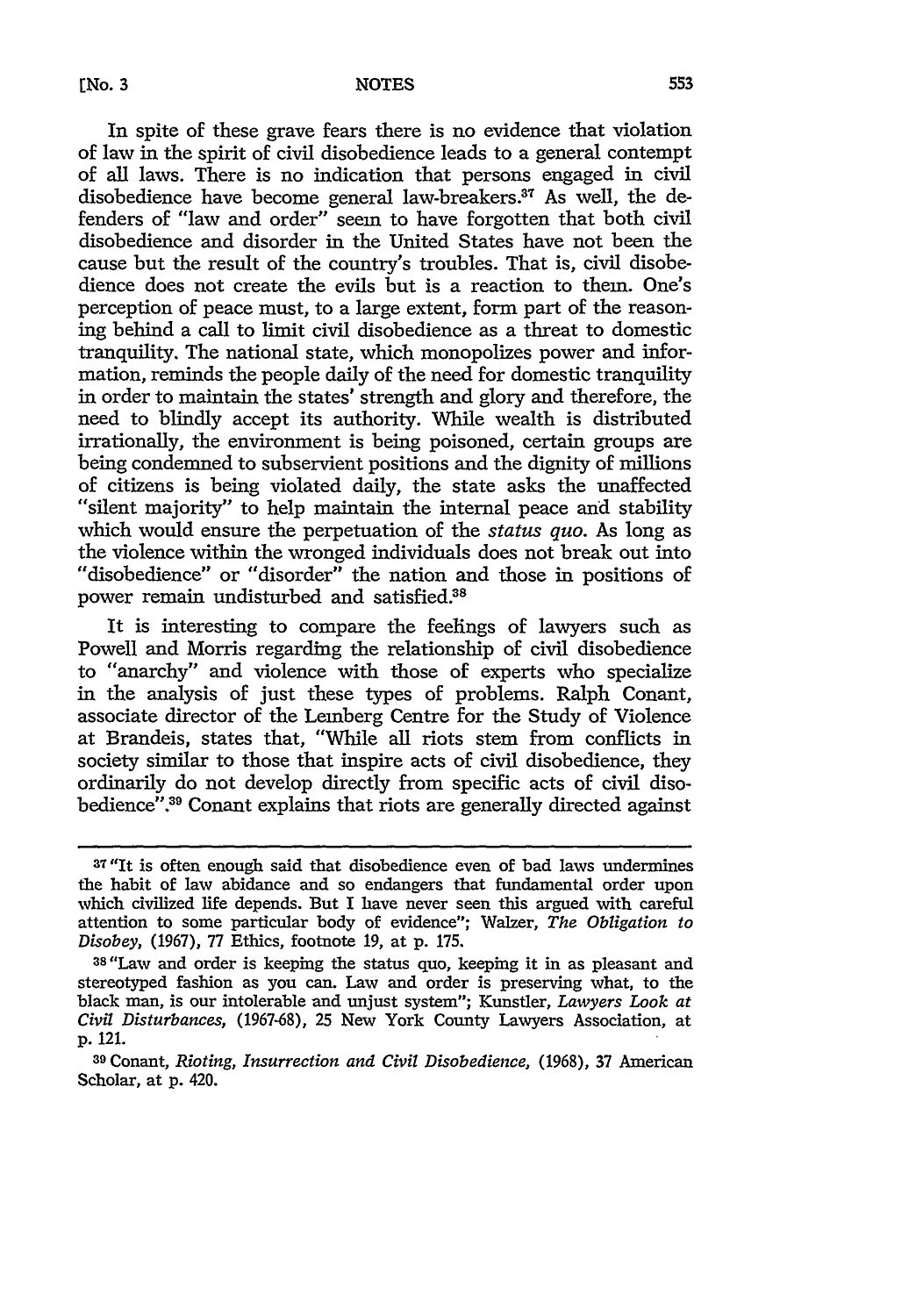those who are allegedly perpetrating injustice or misusing political power. They are not as a rule senseless outbursts but a result of "shared rage growing out of specific rage inducing experiences". He concludes by pointing out, **"..** . violence is and always has been an important and sometimes indispensible instrument of social, economic and political change in our national history". Nieburg has said:

There is always a danger that the prevailing minority that holds power will use legality and force to deter all pluralistic politics and opposition. In the swiftly changing human and physical environments of modern technology and international relations, such a mood can quickly dislocate a nation, destroy legitimacy, escalate violence and endanger the peace of the world. A state system whose central and primary values become the negative and costly ones of internal security and repression is soon riddled by subversions, interventions, assassinations and extremist fits and seizures of all sorts <sup>40</sup>

To those who are satisfied with the *status quo,* the unfounded fear that civil disobedience will lead to anarchy is of more concern than the injustices which permeate much of American life. The reaction of the swelling contented middle class of Americans, for whom the system "works", is to look to traditional forms of politics in order to solve any problems. It is difficult for those who have "made it" to identify with the millions in society who have not. This, however, is blindness that will lead to disaster. Disobedience and civil disorder are already engulfing much of America. It is obvious that those who have long been buried under the nation's facade of equality, wealth and justice can no longer be kept hidden and divided. The theory of civil disobedience can help counteract and contain the rage of those who have long been suppressed. Civil disobedience draws the line in a society seeking to move by deliberation and choice rather than by accident and force. Successful examples of civil disobedience would serve to diminish the possibilities of anarchy or communism which the defenders of law and order seem to fear most. The danger of anarchy comes not from acts of civil disobedience but from the fatalism and hopelessness

<sup>4</sup>ONieburg, *Violence, Law and the Social Process,* (March, April, 1968), 2 American Behavioural Scientist, at p. 19; at page 17, Nieburg points to the uselessness of attempting to quell riots by simple repression rather than dealing with root problems, in stating "[n]ormal police security methods become counter productive; they merely solidify the capability and likelihood of disruption by a group which is increasingly polarized and alienated.... In the face of major political violence, the prevailing consensus of interest and power groups must choose between social-economic-political adjustments and the unpromising course of infinite escalation and counter-escalation of force".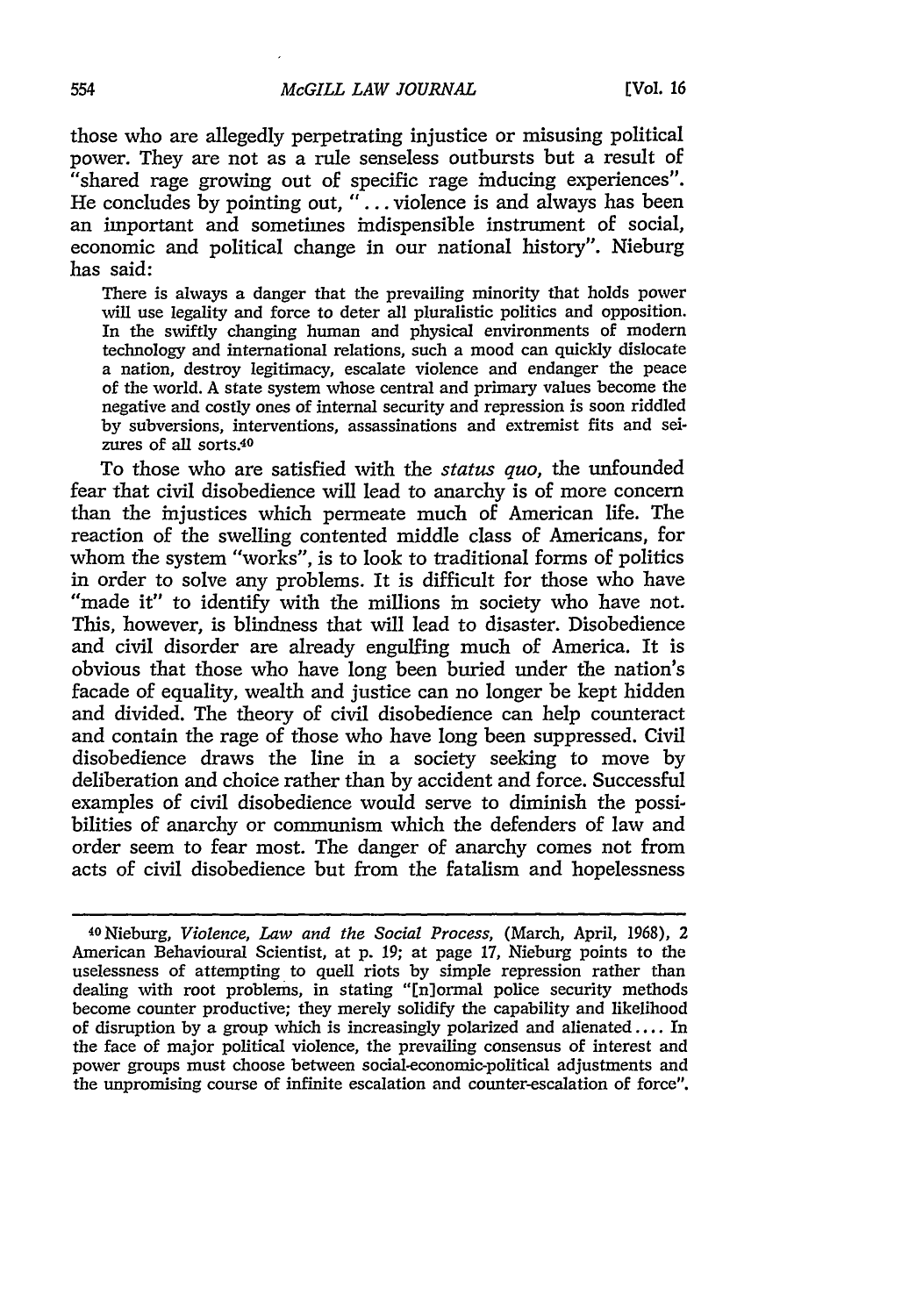of a wronged people to whom the possibilities of action are closed. It is only when people lose all hope of being able to determine their own destiny that law becomes an alien force and violence and anarchy appear as the only viable alternative.<sup>41</sup> Conant has shown that violence will remain as an indispensable corrective ingredient in our society, "the sole qualification is that all other avenues of legitimate and peaceful change first be substantially closed, exhausted or ineffective". The "law and order" reaction of suppression to acts of civil disobedience does little more than close the last avenue of peaceful and legitimate change.<sup>42</sup>

Civil disobedience acts within the frame of established authority, rather than outside of it. Charles Black, Jr., Professor of Jurisprudence at Yale has said:

Civil disobedience... is not aimed toward overthrow of law and order. On the contrary, it works within the framework of the legal system to rectify specific wrongs. Where the wrongs pertain to the processes of that system itself, the civil disobedient intends not to render the overall system inoperative with respect to his own act. He may, in fact, want by his act to render their absurdity and injustice more patent.43

Except for those few for whom the very phrase civil disobedience locks the door to logic and reason, the enormous difference between

<sup>42</sup> See generally Woffard Jr., "Law as a Question", *Civil Disobedience,* ed. Robert A. Goldwin, (Chicago, 1969), at pp. 79-93; the unwillingness of America to totally commit itself to the eradication of human misery coupled with its "law and order" reaction of repression against almost all dissenters has caused both the American concept of "law and order" and democracy to become the object of international scorn.

"The British people look with genuine horror at the American mess in Vietnam and at the picture of the wealthiest country in the world incapable of diverting enough wealth from the over-consumptive society to clean up the ghettos and eliminate poverty... law and order in the U.S. has progressively degenerated as it always will under a right-wing government because for a democratic society you will never cure violence by repression." Employment Minister Castle, *Montreal Star,* (June 8, 1970) pp. 1-2.

<sup>43</sup> Charles L. Black Jr., *The Problem of the Compatibility of Civil Disobedience with American Institutions of Governement,* (1965), 43 Texas L.R., at **p.** 509.

<sup>41</sup> "When peoples' just expectations are satisfied, the law is accepted and respected, and a peaceful, orderly and harmonious society is possible. When these expectations are not fulfilled, when just grievances are not remedied, confidence in the law is diminished, people are alienated from law and society, and instability, unrest and even violence replace order. This has been the lesson of both ancient and contempory history"; Goldberg, *Equal Justice for Rich and Poor,* Proceedings: National Conference on Law and Poverty, (Washington, 1965), at p. 145.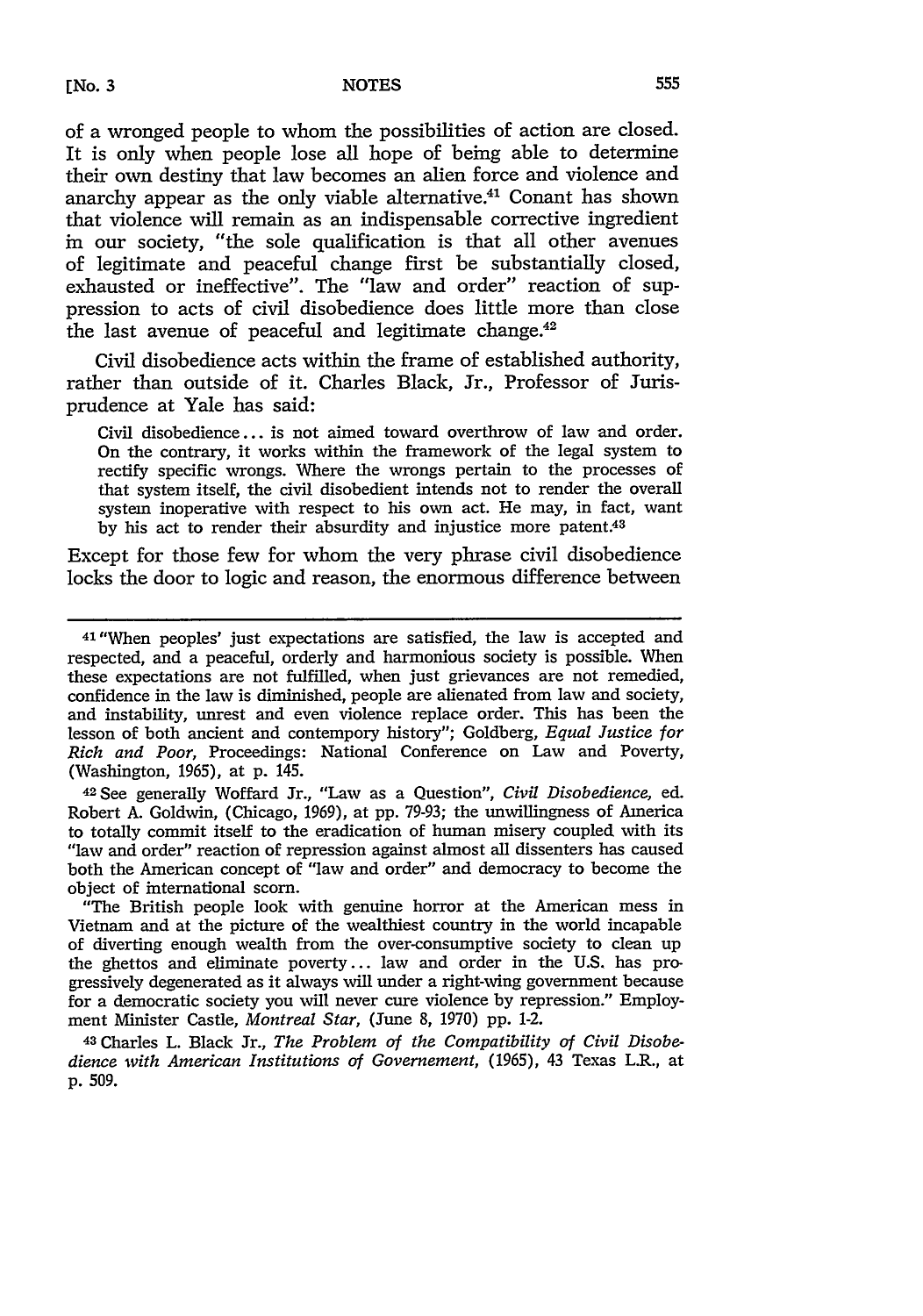civil disobedience and rebellion seeking to overthrow or repudiate government is clear. Blackstone explains this fact **by** saying:

**A** civil disobedient is distinguished from those who advocate rebellion or revolution in that he advocates neither the complete overthrow of existing authority nor the violation or subsequent change of all laws but only of some. The complete collapse of a government and of the basic structure of law in a given society or in general is not his objective and this clearly distinguishes a civil disobedient from a revolutionary or a political anarchist who seeks the complete overthrow of all constituted **authority ....** Civil disobedience is much more than a mere act of protest or demonstration against a given law, for it is illegal activity. But it is much less than rebellion or the advocacy of anarchy.44

The main reason, of course, that liberal Americans give for the restriction of civil disobedience within the strict frame of "constitutional protest" is not fear of anarchy but that the democratic structure of the nation is adequate to remedy the problems of society. They take for granted that the political system is successful and that the existing channels of dissent, the rights to protest, to speak, to publish, to assemble peacefully and to participate in the electoral process, are sufficient to remedy existing grievances.<sup>45</sup> Taylor concludes that the democratic system has shown that "conditions for justice can be established **by** all of the legitimate techniques available to a free people..." but does not discuss where justice has or has not prevailed.<sup>46</sup> Leibman's remarks are more revealing, however, of the narrow conceptual framework within which he views democracy.

This open or democratic republic is man's highest achievement **-** not only for what it has already accomplished, but more importantly because it affords the greatest opportunity for orderly change and the realization of man's self-renewing aspirations **...** unhampered dialogue makes possi- ble the opportunity to continuously approximate, through our legal system, our moral and spiritual goals.

Although the dialogue is eloquent it is when he discusses the achievements of the system that his values become clear. "Never before have **190** million people enjoyed so many material goods, however imperfect their distribution"; he continues: in relation to dignity,

<sup>44</sup>Blackstone, *loc. cit.,* n. 12, at **pp. 680-681;** see also: Cohen, *loc. cit.,* n. **5,** at **p. 260;** Jones, *Civil Disobedience,* **(1967), 3** American Philosophical Society, at **pp. 195-196.**

<sup>45</sup>For an in-depth examination of the general problem of civil disobedience in a democratic society see Spitz, *Essays in the Liberal Ideas of Freedom,* (Tuscon, 1964), at **p. 63,** and particularly **pp. 63-77,** where Spitz concludes that civil disobedience cannot be rejected on the simple basis of the essentially democratic nature of the government.

**<sup>46</sup>**Taylor, *op. cit.,* n. **28,** at **p. 235.**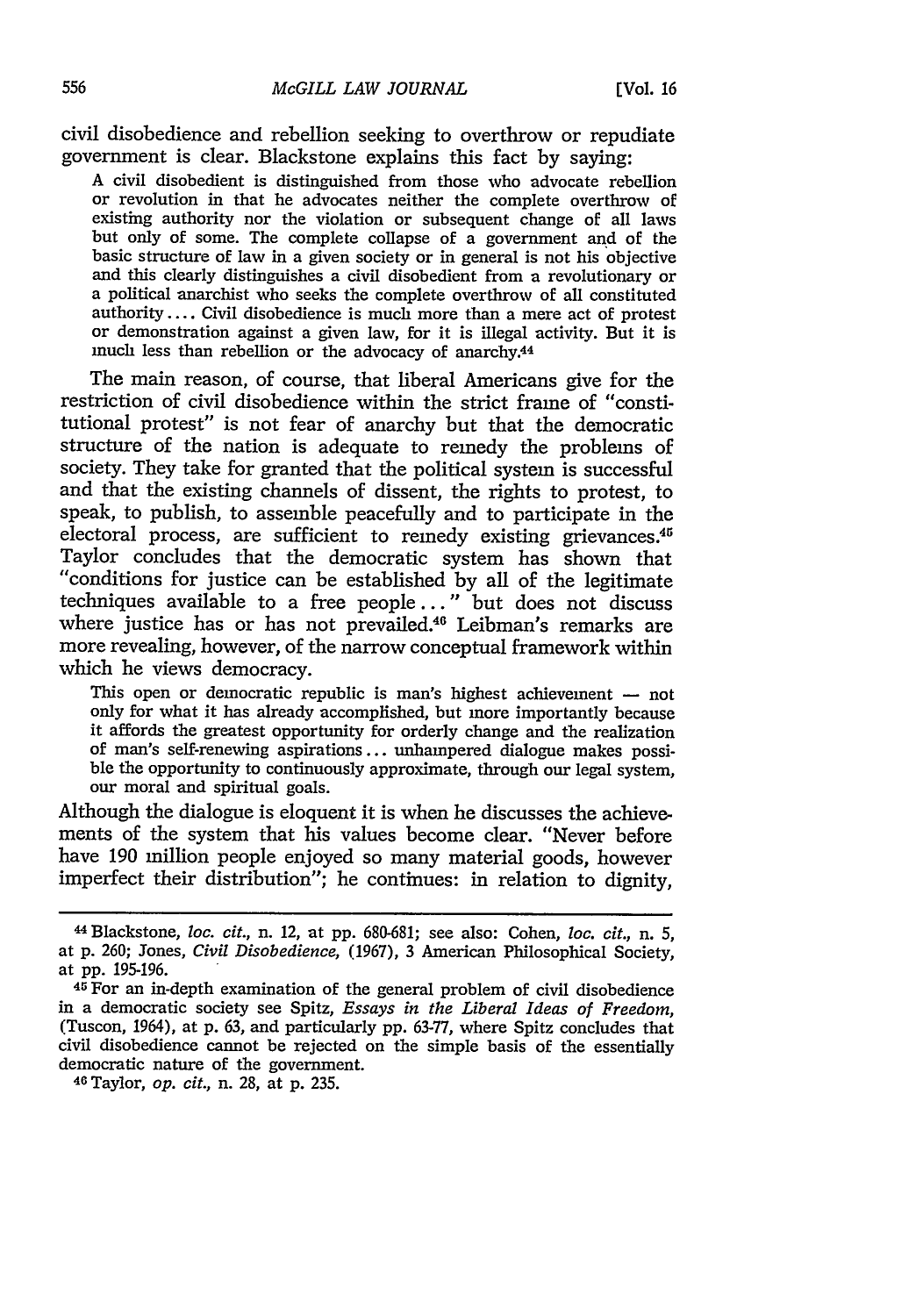equality and freedom for all citizens, "[t]he cry for immediacy is a cry for impossibility".47 This is the kind of reaction that caused Martin Luther King to say:

*I have almost reached the regrettable conclusion that the Negro's great stumbling block in his struggle toward freedom is not the white citizens' Councilor or the Ku Klux Klanner, but the white moderate, who is more devoted to "order" than to "justice"... who paternalistically believes he can set a timetable for another man's freedom.48*

Waldman, also in his desire to "protect" democracy speaks of Negroes enjoying the same civil rights as other Americans as well as equal opportunity to a job, an education or to vote.49 Powell speaks of "painfully slow" procedures of democracy as a more dependable and a less dangerous mode of correcting injustice and social problems. The danger to democracy is explained by pointing out that civil disobedience breeds abuse of drug laws and infiltration of Communists and leftists seeking radical changes in United States society, as well as the danger that individuals seeking personal gain will "synthetically create" mobs.50

There is evidence to show that the American democratic system cannot solve the issues tearing at the nation by resorting to traditional modes of change alone. There are those, however, who see in any challenge to the operation of the system in which they have become so comfortable, a sinister plot to undermine the democratic form of government. Others, have simply not thought about or are incapable of grasping the failures of the American democratic system. All of these people either do not see the glaring areas of failure or attempt to gloss them over.

Many Americans speak of all that has been accomplished in the area of civil rights through "normal" channels of the democratic system. Yet the National Advisory Commission on Civil Disorders points out that, in fact, almost nothing has been done for black people aside from "showpieces".<sup>51</sup> The tone of the Commission's

51 The plight of black Americans is being used as an example as it offers the perfect case of the democratic system "in action" in order to achieve justice for an oppressed minority. Much time and emphasis has been placed in this area and so the results are of extreme importance in any assessment of the ability of the democratic system, as seen by those arguing for constitutional limits to civil disobedience, to solve grievous problems. In this respect it has recently been said: "In spite of all the successes we can point

<sup>47</sup>Liebman, *loc. cit.,* n. *10,* at pp. 21-26.

*<sup>4</sup>s* King, *loc. cit.,* n. 3, at p. 68. <sup>4</sup> 9Waldman, *loc. cit.,* n. 9, at p. 332.

**<sup>50</sup>** Powell, *loc. cit.,* n. 17, at pp. 228-231; See also: Endres, *loc. cit.,* n. 8, at p. 499.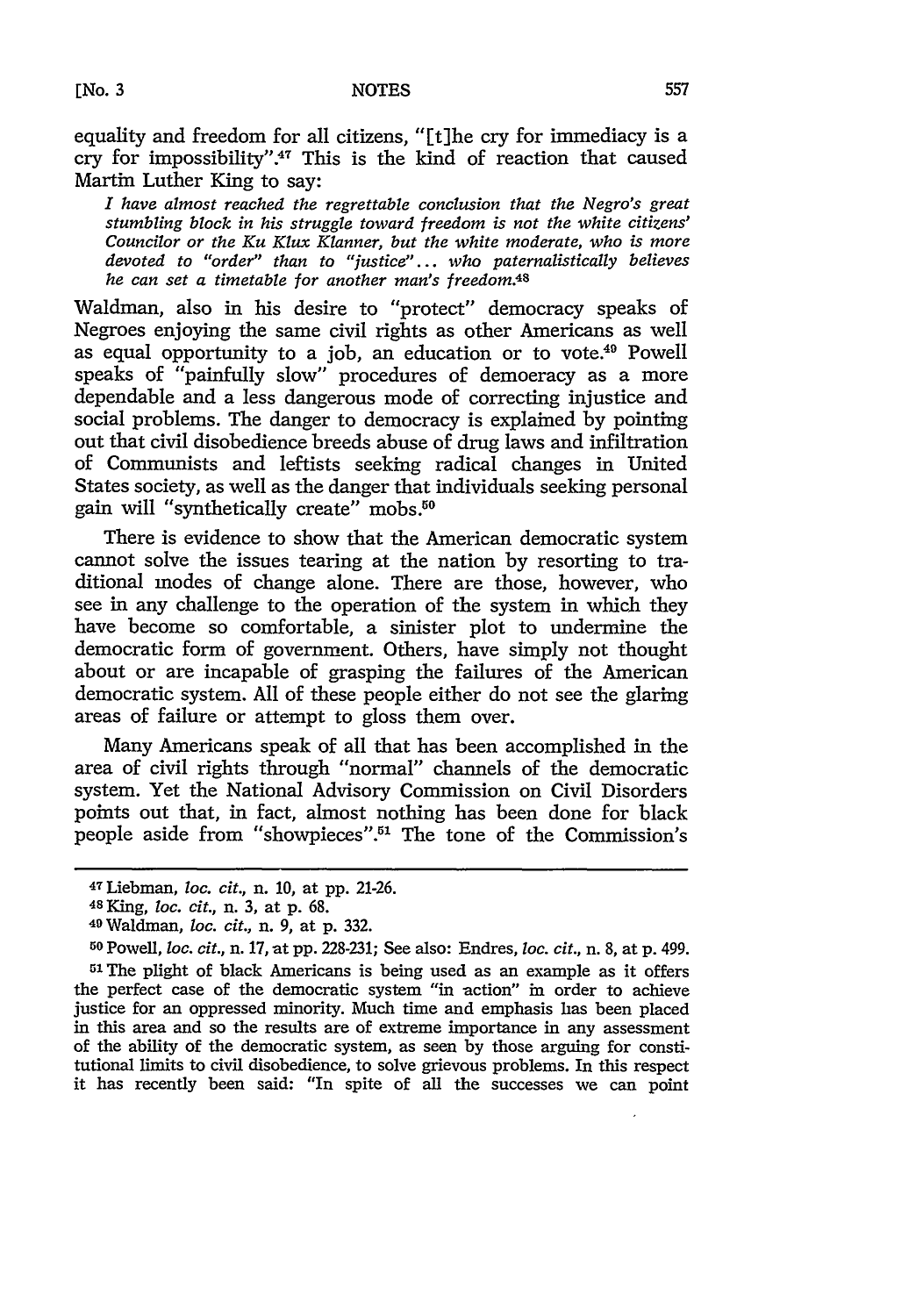report was strong and its conclusion, shocked many. "Our nation is moving toward two societies, one black, one white **-** separate but unequal." 52 The saving grace of **our** democracy is that it is supposed to provide alternatives to civil disobedience. When applied to the facts, this generalization becomes a cruel hoax. This was recognized **by** Frankel, who has said that, "the basic fallacy in the proposition that in a democracy civil disobedience can never be justified is that it confused the *ideals* or *aims* of democracy with the inevitably less than perfect accomplishment of democracy at any given moment."53 Taken at its simplest level this can result in problems to which no legal machinery is available for redress. Father Robert Drinan, Dean of the Boston College Law School spoke of this:

In hundreds of grievances there is no legal machinery to process the complaint, much less bring it to the stage of "the last resort". Some injustices, furthermore, place the victims in such pain, humiliation and moral peril that the minority group inflicted **by** them has not merely a right but conceivably a duty to bring them to public attention **by** some dramatic event or spectacular conduct.<sup>54</sup>

As for the system itself, "the reality of the situation is that the democratic process offers less chance of success for the Negro both in terms of joining a coalition which can continue to produce legislation and in terms of gaining the willingness of a society to comply with any legislation which is passed".<sup>55</sup> Americans have long made a hypocritical distinction between the Negro's theoretical right to full participation in society and the practical or specific applications of those theoretical rights.

For those who speak of "time" it should be pointed out that Constitutional guarantees and the electoral process have existed

**<sup>55</sup>**Masotti, Hadden, Seminatore, Corsi, *op. cit.,* n. **25,** at **p. 159.**

to, all of the activity of the past fifteen years has not significantly altered the life chances of the large majority of black Americans", Masotti, Hadden, Seminatore, Corsi, *op. cit.*, n. 25, at p. 11.<br><sup>52</sup> National Advisory Commission on Civil Disorders Report, Kerner Report,

<sup>(</sup>Washington **D.C., 1968). <sup>5</sup> <sup>3</sup>**Frankel, *Is it Ever Right to Break the Law?,* New York Times Magazine

Section, (January 12, 1964).

<sup>&</sup>quot;The term 'democracy' has, like many other honorific terms, fallen victim to twentieth century doublespeak, which is a device used **by** the practical minded for the purpose of 'adjusting their ideals to reality' thereby obscuring the gap between the ideal and the real and substituting the name for the thing." Horowitz, "Toward the Democratic Class Struggle", *Agenda 1970,* Lloyd, McLeod, ed., (Toronto, **1968),** at **p.** 241. <sup>54</sup> Drinan, *Lawyers and Nonviolent Demonstrations,* (June, 1964), The Catholic Worker, at **p. 7.**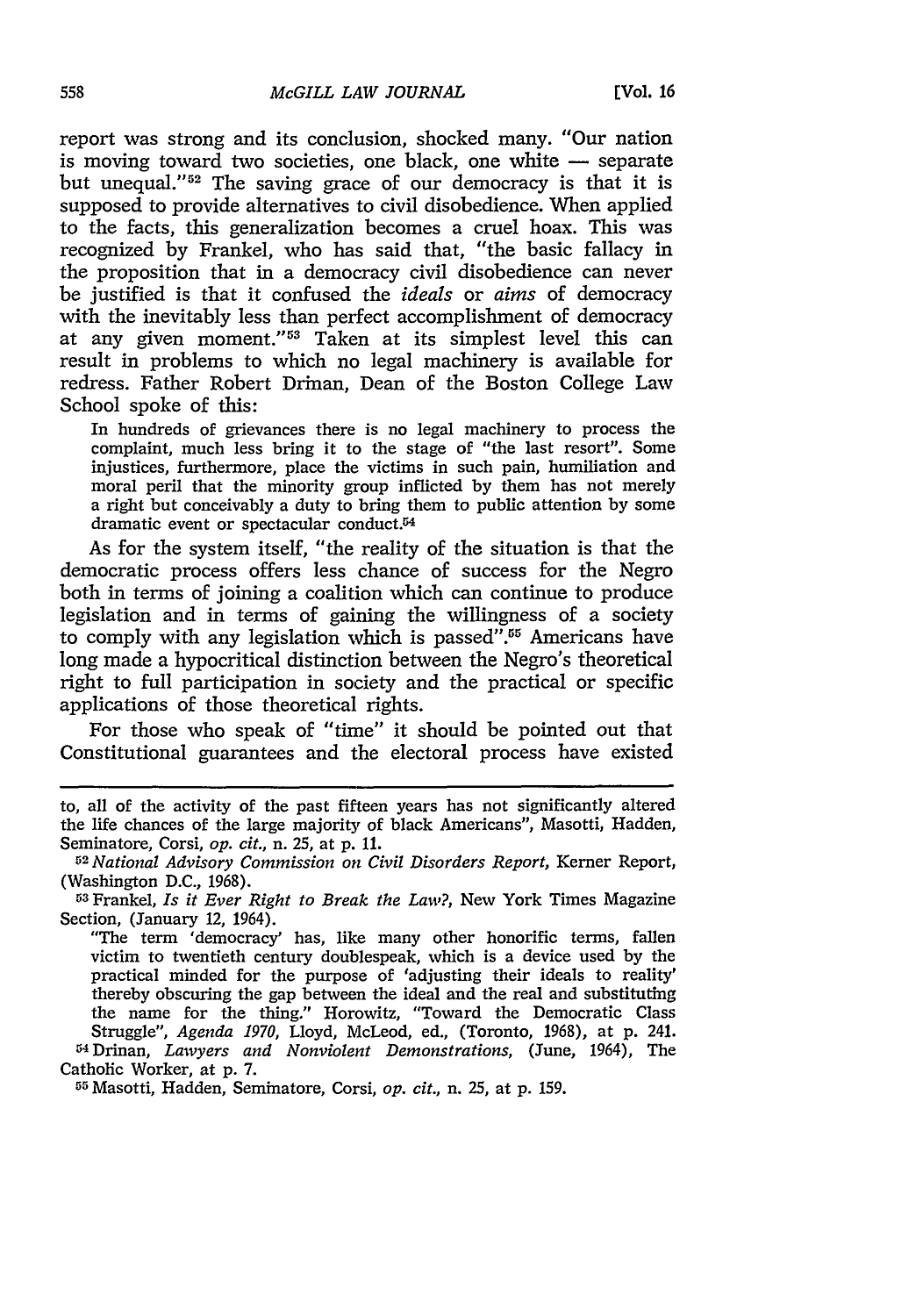for many years and although there have been "gains" they have not been adequate for the times in which we live and the expectations that people have a right to hold.

The Kerner Report evoked no substantive action from the White House. Little or nothing has been done to implement its suggestions for remedial action, as the overwhelming majority of white Americans refuse to accept its judgment  $-$  one which implicates them and their democratic ideals.<sup>56</sup> The Poor Peoples' Campaign was organized to appeal to Congress to act on the Report. It was intended to utilize means of protest within the law. The ineffectiveness of the Campaign says much for traditional forms of dissent. Its effect on Congress was a poverty program which did not differ significantly from any other and also resulted in no action on the Kerner Report.

Americans, as we have noted, have an amazing ability to become quickly disturbed and then to become even more quickly complacent. Persons and agencies in control of the mechanisms in our society which satisfy the demands of its various competing groups are not much more moved than the general populace by disturbing situations until these situations become *crises* which continuously impinge upon their consciousness or, more likely, directly threaten their own well-being. For this reason, and for the reason that obedience to law is not a singularly prominent American trait, major social changes, as we have seen, do not occur in this nation without rancorous outbursts of hostility.57

The situation of the Negro is that he has won *de jure* recognition in most areas but the objective reality of the Negro's situation in the United States has not significantly improved, even with the passage of civil rights legislation, reinforced by judical decisions. The rhetoric of democracy, justice and equality requires that America produce a corresponding set of attitudes and policies. "Otherwise, the frustration of rising expectations, which undermines

 $56$  "What white Americans have never fully understood  $-$  but what the Negro can never forget  $-$  is that white society is deeply implicated in the ghetto. White institutions created it, white institutions maintain it and white society condones it." Kerner Commission, *op. cit.,* n. 52, at p. 2; "The present mood of this nation seems more intent on legislating against riots and uncovering organized conspiracy than on responding to real issues. The response, or lack of response of this nation to the report of the National Advisory Commission on Civil Disorders... gives reason to seriously question whether we as a nation are capable of coming to grips with the realities we face. In fact, it is not at all clear that we, as a nation, even understand what is happening to us." Masotti, Hadden, Seminatore, Corsi, *op. cit.,* n. **25,** at **p.** xi.

<sup>&</sup>lt;sup>57</sup> Masotti, Hadden, Seminatore, Corsi, op. cit., n. 25, at p. 161, (Emphasis added).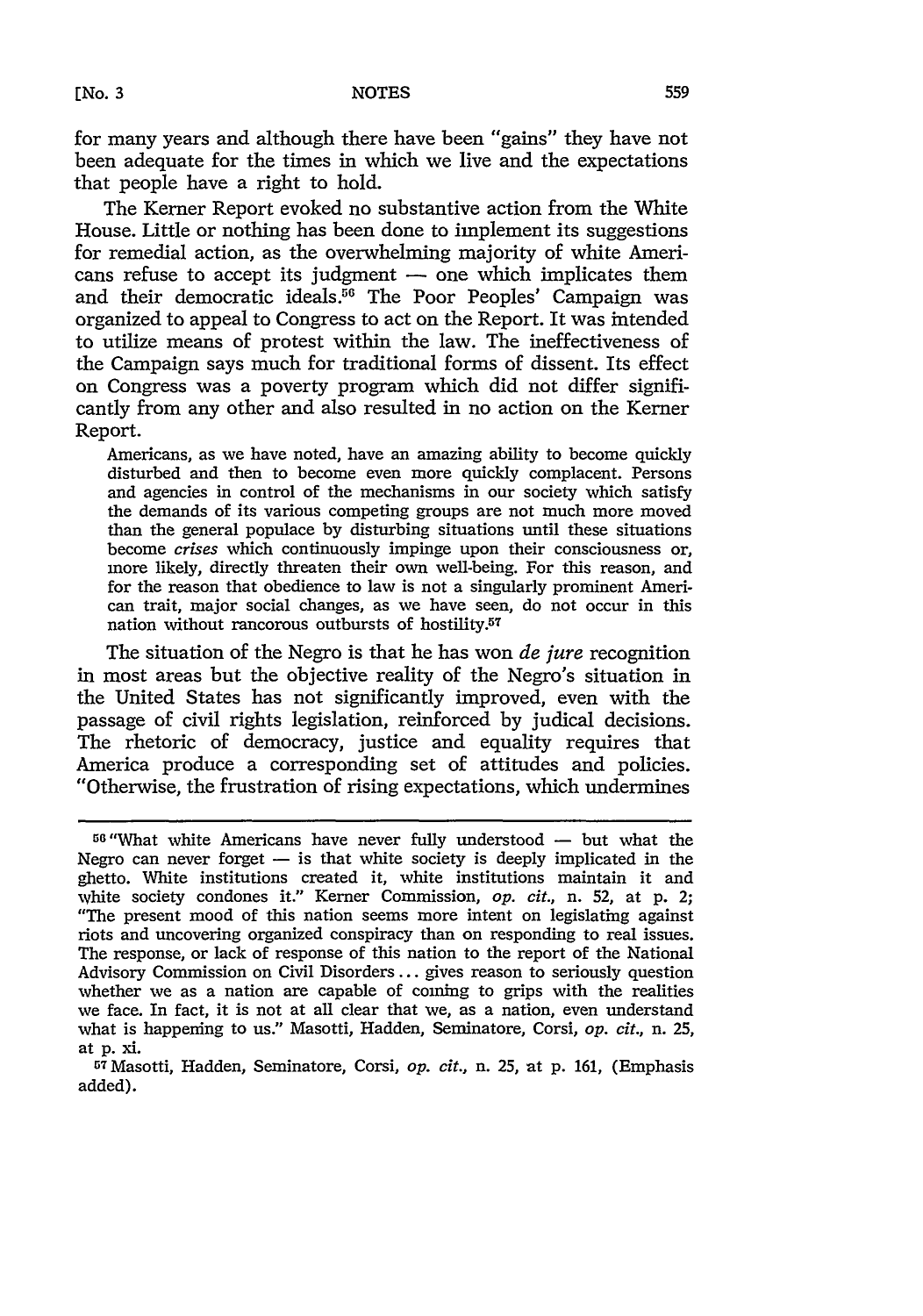legitimacy, can only promote the conditions for violence."<sup>58</sup> The "due process" of democracy has, in itself, not been able to afford major social change of the degree required. The authors of *A Time to Burn?* point out that only crisis can move the general populace. These distinguished scholars, from four different social sciences, make a point of explaining at the outset, "We are not 'bleeding heart' liberals. In traditional political rhetoric, we represent a spectrum from moderately liberal to moderately conservative". Yet, they clearly recognize the inability of the normal channels to foster some of the desperately needed change.<sup>59</sup> Martin Luther King recognized this as well. In his book, *Why We Can't Wait,* he said that the purpose of the direct action program is to create a situation so crisis packed that it will inevitably open the door to negociation.

Those who believe that the normal channels of American society are the only ones which can be used seem to feel that the only alternative to these channels is uncontrolled violence and chaos. It is clear that change is needed  $-$  and that more and more people realizing that the normal channels have not and will not, by themselves, be sufficient have taken to the streets. Civil disobedience can offer an alternative more effective than traditional politics in creating a crisis situation sufficient to spur change and much less costly than both the spontaneous and premeditated violence which has already engulfed much of America and continues to escalate.

The violence on the streets of Chicago during the Democratic National Convention provides an example of the results of "law

"Certain antagonism is the natural reaction of persons whose habitual apathy has been profoundly shaken. When persons are made to realize that they have inhaled the invisible, odorless but poisonous gas of prejudice and bias, their spontaneous reaction is to assert that they have not been poisoned as others allege.

This defensive reaction must revert rather quickly into continued apathy or yield to a more affirmative position. The cessation or even the diminution of direct protests by the Negro community, done out of deference to white antipathy may be precisely the wrong reaction at the wrong time and for the wrong reason." Drinan, loc. *cit.,* n. 54, at p. 12. Once the failures of the system and the needs of society are closely examined by an objective observer, perhaps the conclusion of Woffard Jr., a lover of both democracy and human dignity, to the effect that, "Perhaps the conclusion is that civil disobedience, as a form of protest, like democracy is a form of government (according to Winston Clurchill) is the most inefficient way - except for all others," is unsuitable. Woffard Jr., "Law as a Question", *On Civil Disobedience,* ed. Robert A. Goldwin, (Chicago, 1969), at p. 92.

*<sup>5</sup>sIbid.,* p. 177.

<sup>59</sup>*Ibid.,* at p. vii. The need for crisis or a profound shaking of the conscience of America has been recognized by many: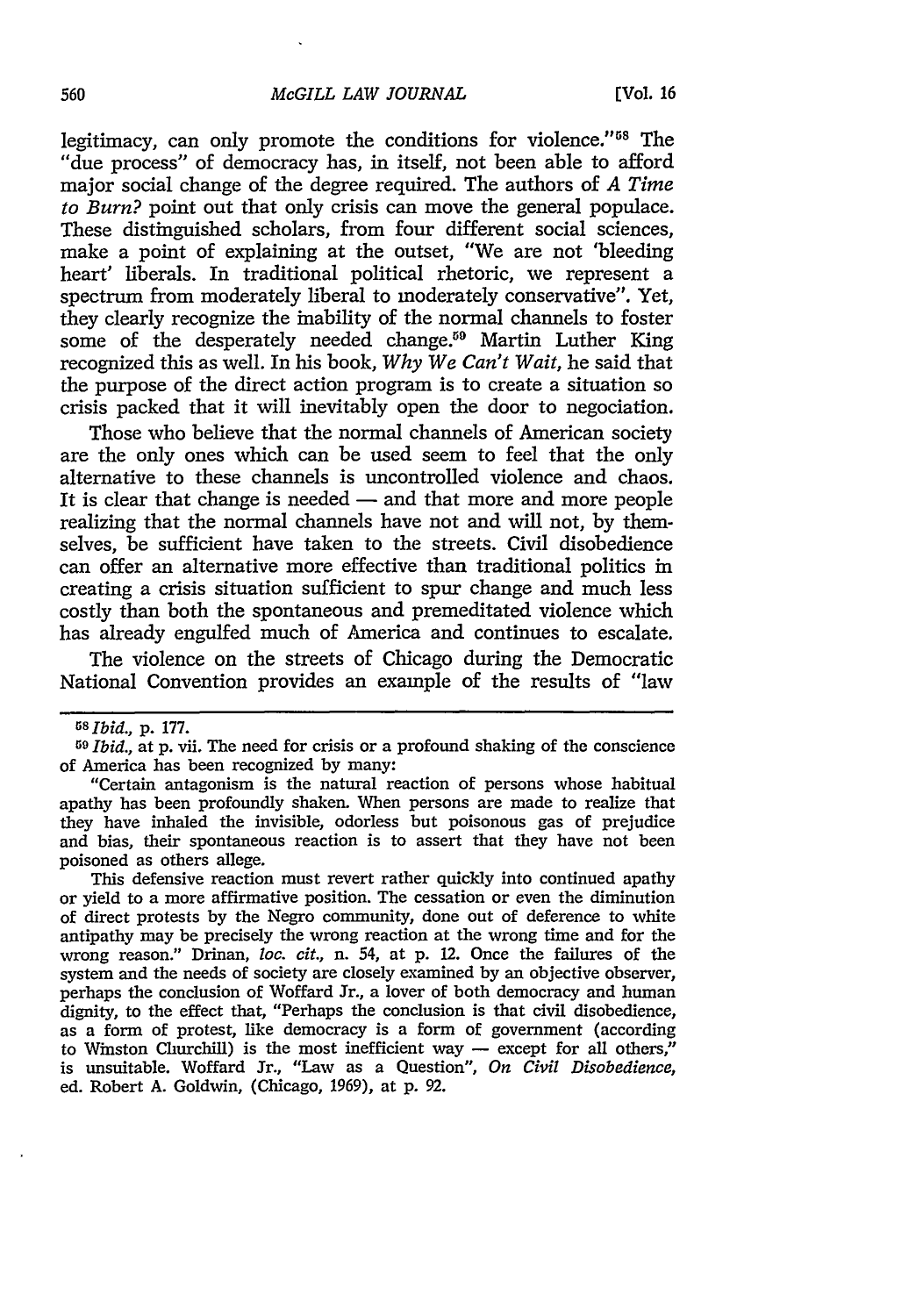and order" and a refusal to tolerate any "non-legal" protest. Some protesters were clearly violating the law as they gathered in the streets but aside from causing monumental traffic jams and hurling abuse at police and passers-by, little physical damage was being done. As the latter acts alone were totally unacceptable to the proponents of "law and order" or "proper channels", police were sent in not to control the crowds but to show that Chicago would never "... permit a violent, lawless group of terrorists to menace the lives of millions of people, destroy the purpose of the national political convention, and take over the streets of Chicago".60 The result was the infamous "Battle of Chicago" which pitted police and guardsmen against a coalition of anti-war protest groups. As millions watched on television, Chicago police savagely beat protest marchers, members of the press and innocent by-standers. The report of the National Commission on the Causes and Prevention of Violence concluded that, "Although Chicago police were targets of mounting provocation by word and act.., the nature of the response was unrestrained and indiscriminate police violence...". $61$ 

That violence was made all the more shocking by the fact that it was often inflicted upon persons who had broken no law, disobeyed no order, made no threat. These included peaceful demonstrators, onlookers, and large numbers of people who were simply passing through, or happened to live in the area where confrontations were occurring.<sup>62</sup>

It is true that order was restored, the convention was not disrupted and not one life was lost. Still, thoughtful Americans may ask, "... but at what cost to ultimate domestic peace".<sup>63</sup> The events in Chicago, seen in conjunction with other factors, lead to these conclusions. There are many in America who, for a variety of reasons, are dissatisfied with the *status quo.* The normal channels of communication are, in many instances, inadequate to serve the needs of these people. The events of the last decade prove the futility of hoping that these groups will disappear beneath the apparent affluence of the nation. If the possibility of civil disobedience is closed by the guardians of "law and order", the only alternative left to the dissatisfied is the very violence, chaos and anarchy feared by those advocating "normal channels". What is even more

<sup>60</sup>Mayor Richard Daley, *New York Times,* (August 30, 1968), at p. 1. 61 Walter, "Rights in Conflict (The Violent Confrontation of Demonstrators and Police in the Parks and Streets of Chicago During the Week of the Democratic National Convention of 1968)", *A Report to the National Commission on the Causes and Prevention of Violence,* (November 18, 1968). <sup>62</sup>*Ibid.,* at p. 1.

<sup>03</sup>Masotti, Hadden, Seminatore, Corsi, *op. cit.,* n. 25, at p. 170.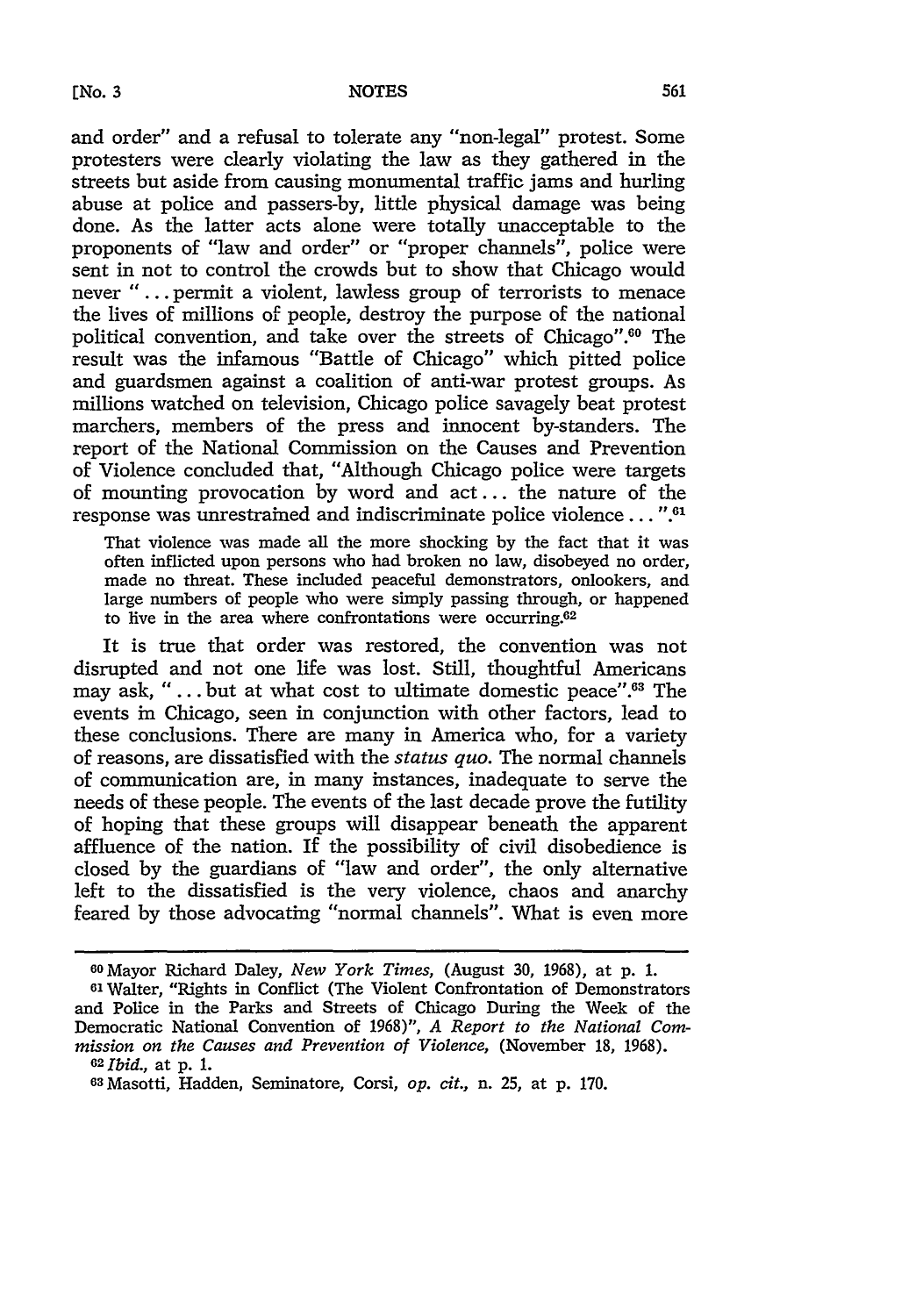disturbing is the mounting evidence, ignored by many, which points out that "law and order" may even turn civil disobedience into civil disorder and that once at the latter stage it can only result in a very "stop-gap" peace  $-$  as counter-escalation mounts.<sup> $64$ </sup>

It is baseless to assume that observance of the law is always conducive to strengthening the democratic system and that disobedience can never have a beneficial effect. The complacent acquiescence of the majority to unjust laws will eventually corrode the faith of the minority in the democratic system and yet, its viability and continuing strength is dependent on the minority's belief that it can rectify evil. There clearly do exist situations in which civil disobedience may jolt the democratic system into greater awareness and immediate action.

An appeal for the acceptance of civil disobedience as a legitimate alternative to lawful protest necessarily includes a rejection of many of the "limits" which have become, in the public eye, an integral part of the notion of disobedience. In many cases the application of these "limits" are sufficient to render the protest meaningless by severely hampering the ability of the demonstrators either to protest a certain evil or to create the "crisis situation" necessary if there is to be any hope for change.

The first of these "limitations" is the idea that civil disobedience must be directed only against those laws which are in themselves wrong. This attitude has been taken by several commentators, whose opinions include the reasoning behind their idea. Mortimer Adler has said in reference to the "basic error" generated by Thoreau, that

Thoreau disobeyed a tax law that he did not regard intrinsically unjust in order to use that act of disobedience as a protest against the injustices of slavery and what he deemed to be the injustices of our war with Mexico .... I think we should say that Thoreau was mixed-up and confused, and that his action was not civil disobedience.... Thoreau made a public nuisance of himself. Most of the civil rights agitators today, who follow in his footsteps, are making public nuisances of themselves **-** acting for a good cause, but using the wrong means to do so, because the means

<sup>04</sup>For example, sniping during riots has now been "replaced" by full. scale "shoot-outs" between Black Panthers, who have over the past several years become increasingly alienated from the mainstream of American life, and police. Conant explains the process which has lead Black Panthers to this "value re-adjustment" and stresses their inability to achieve "normative re-adjustment" through the proper channels. When civil disobedience is closed as a viable alternative, revolution remains as the only possibility. Conant, loc. *cit.,* n. 39, at pp. 420 *et seq.*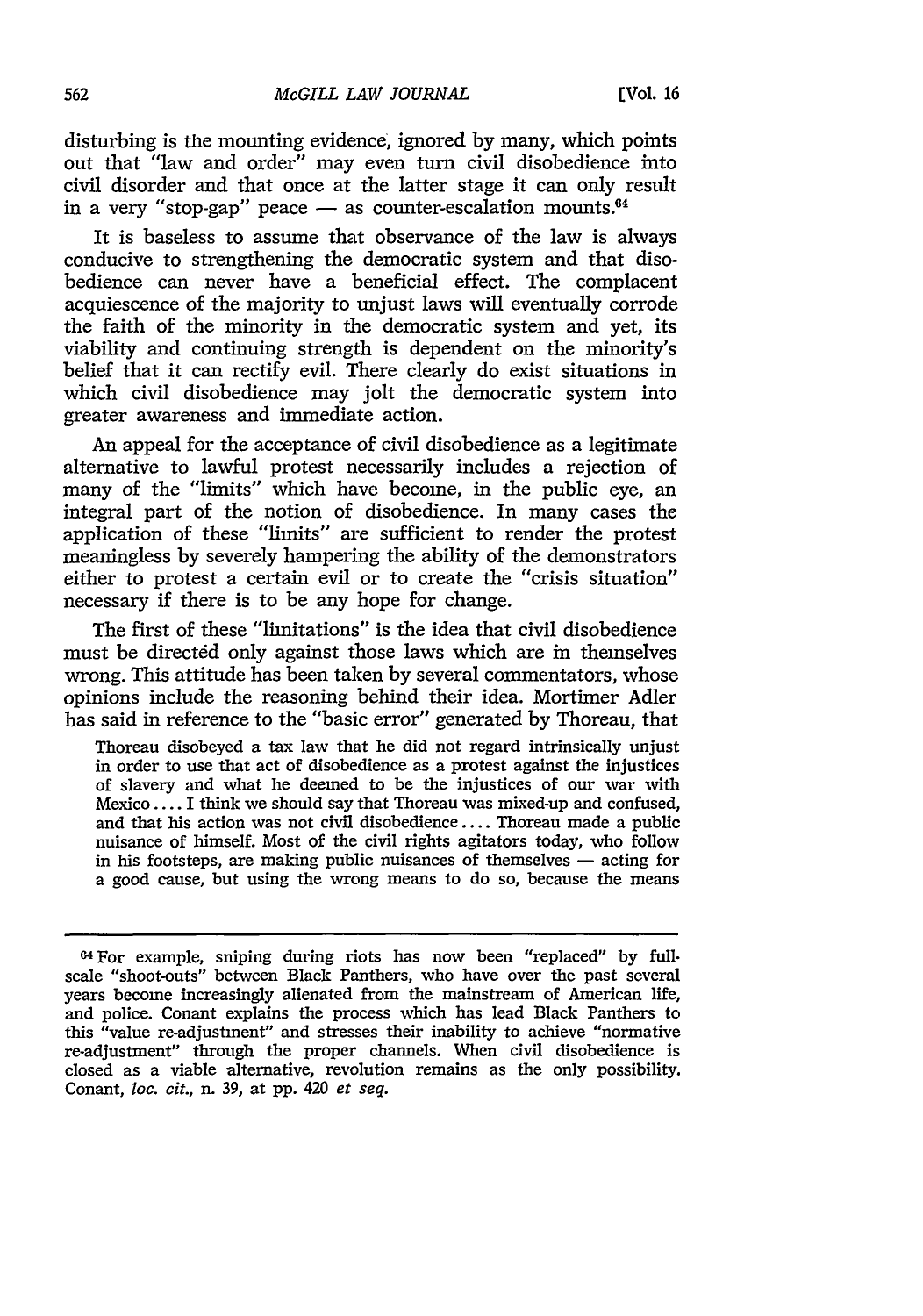they use involve breaking laws that are not in themselves unjust and that they are totally without grounds in conscience for disobeying.<sup>65</sup>

Delbert Smith examines court decisions involving this type of disobedience and concludes that the court's concern with the actual effect rather than the avowed purpose is a practical approach. But, when he speaks of "situations which have been beyond the justification of the civil rights movement", such as a work haltage at a construction site, he does not make clear whether he is speaking of legal, moral or both types of justification. $66$  The implication, however, is clear. Smith sees justification only in terms of legality. In relation to the "lie-in" at the World's Fair in New York, which was, according to Bayard Rustin, an attempt to dramatize the contrast between the glittering world of fantasy and the real world of bigotry and poverty only miles away, Powell states that, "If valid breach of peace and trespass laws may be violated at will to protest these age old infirmities of mankind, rather than seeking to ameliorate them by lawful and democratic processes, there would soon be little left of law and order".<sup>67</sup>

The perspective of Powell is clear. After all, poverty and bigotry are "age old infirmities" neither of which, no doubt, directly affect Mr. Powell. From this perspective "indirect coercion" may appear slightly more radical than it does to those who suffer from the scourge of these maladies which Powell can so easily brush aside.

This limitation is not supported only by those with little sympathy for any change in the *status quo.* Tweed, Segal and Packer argue vigorously for disobedience as an acceptable means of challenging the constitutionality of various laws but they can go no further. This legalistic approach leads to their concluding that, "When valid laws are broken simply to create sympathy for the civil rights' position or, even less defensibly, simply to dramatize the contention of the demonstrators, it seems clear that important values are being unjustifiably sacrificed".<sup>68</sup> For this reason, according to the above-noted authors, this activity merits "condemnation".

There is only a requirement for protest to be directed toward a need or against a wrong which has been clearly identified and

<sup>65</sup>Adler, *Is There a Jurisprudence of Civil Disobedience?,* **(1967),** 5 Illinois Continuing Legal Education, at p. 95. Quoted in, Morris, *loc. cit.,* n. 30, at footnote 4.

G <sup>6</sup> Smith, *The Legitimacy of Civil Disobedience as a Legal Concept,* (1968), 36 Fordham L.R., at pp. 726-728. 67 Powell, Jr., *loc. cit.,* n. **17,** at p. 216.

**<sup>68</sup>**Tweed, Segal and Packer, *loc. cit.,* n. **27,** at p. 295.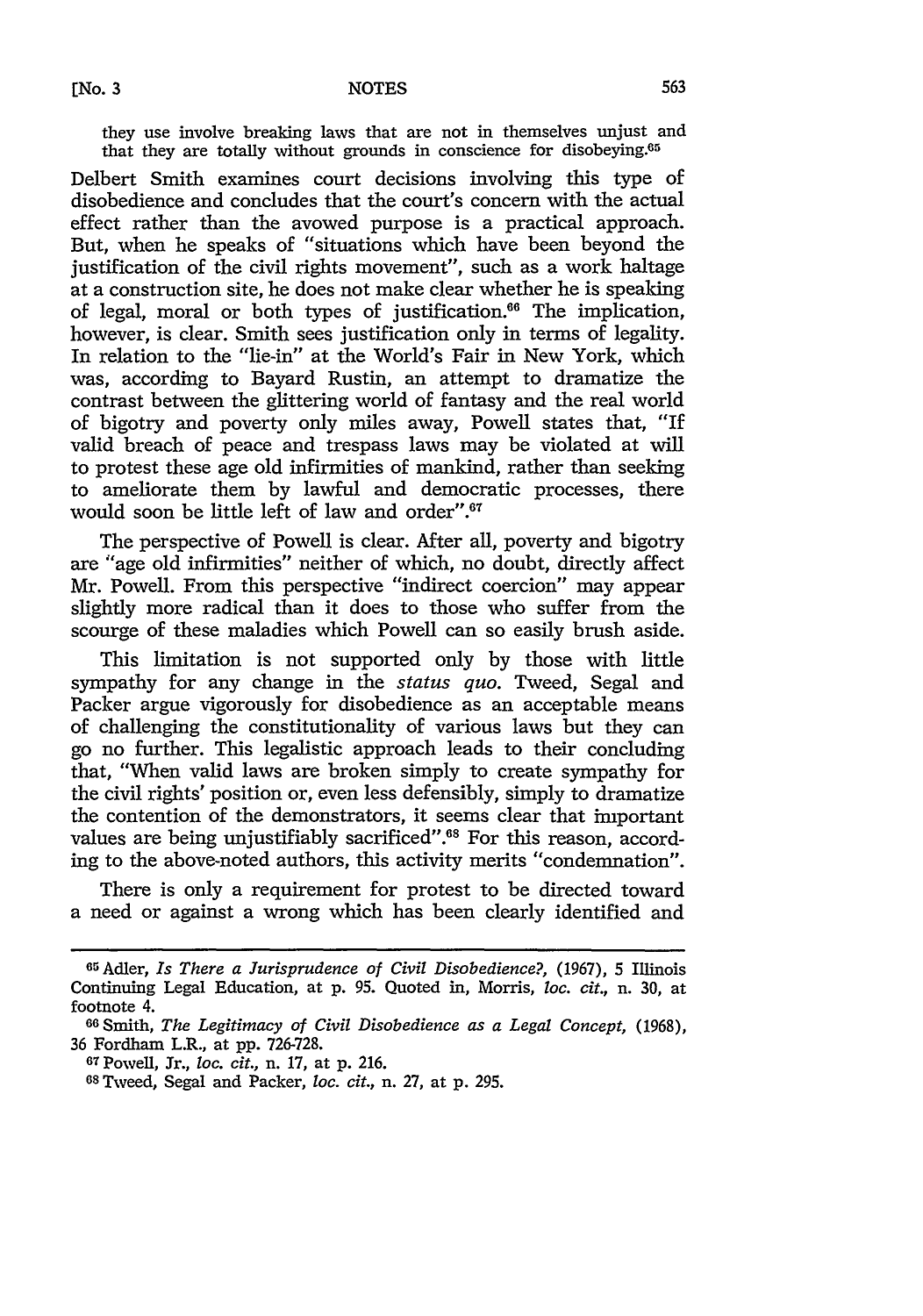the only obligation that does exist in this area, is for the demonstrator to communicate the nature of the protest to the public.<sup>69</sup> Although Waldman directs his fury at protest not directed against a specific law, by stating that, *"....* instead of being condemned, it gets to be understood", there are many common sense "understandable" reasons why this type of protest is required.70 Most of those who oppose this method invoke the rule of law. This is yet another example of what is moral becoming what is constitutional and therefore morality is reduced to law  $-$  to the current opinions of the Supreme Court.

If this position is accepted it would be impossible to "sit-in" at a restaurant where black people are not served due to the policy of the owner rather than a particular law. Here the wrong occurs not because of a bad law but because of the failure to enforce a good one. There is no law that can be violated to protest inaction. As well, some of the most serious problems in America are not represented by an identifiable law. For example, there is no specific "poverty law" which the poor can violate to protest their wretched condition. Although segregation laws have for the most part been repealed, it does not mean that racist attitudes and the more subtle forms of discrimination have suddenly ceased to exist. It is illogical to argue that while protest may be directed against racism supported by law it may not be directed against racism supported by attitude. To those who bear the brunt of this hatred the distinction must be very academic. By accepting this limitation one guarantees that many of the most fundamental problems of American society will remain beyond the reach of civil disobedience.

By invoking the names of King and Gandhi, it is argued by many that civil disobedience must be absolutely non-violent at all times. The definition of civil disobedience does not, however, in itself exclude violence as does "passive resistance" or "nonviolent action". As civil disobedience is a device to promote change the question of means must be left open. That is, there must be a realistic assessment of the most effective method of achieving the ends of a civil disobedience campaign. There is a limitation. Proponents of civil disobedience must be guided by a moral stance which will "uplift human personality" and as such must advocate non-violence as one of their moral principles. However, in the "crisis periods" of civil disobedience it would be naive not to

**<sup>69</sup>**Keeton, *The Morality of Civil Disobedience,* (1965), 43 Texas L.R. at **p. 515.** 70Waldman, loc. *cit.,* n. 9, at p. 336.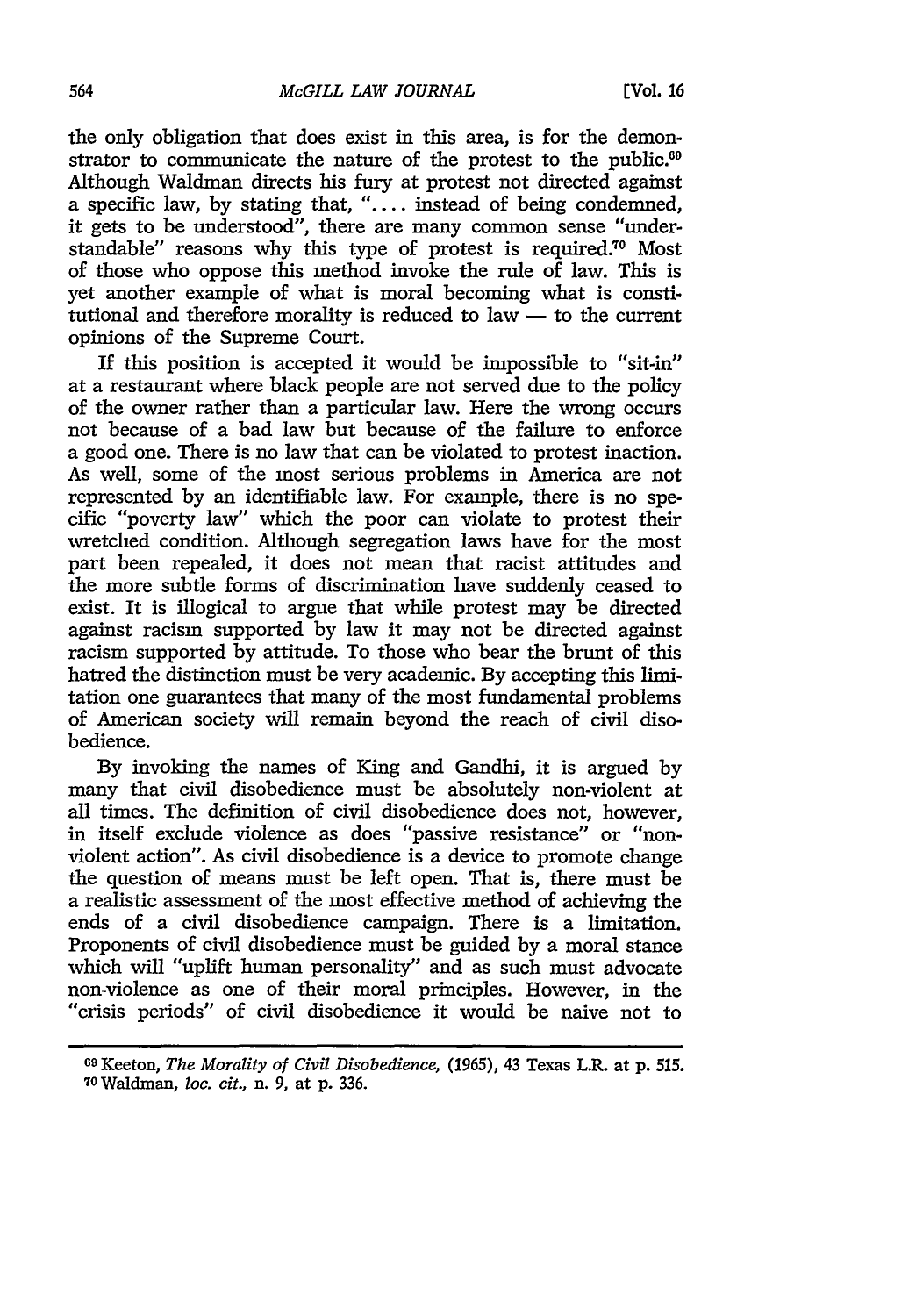recognize that a simple distinction between the two categories is not always possible.

Philosophers have long recognized the difficulty of defining the term "non-violent". Blackstone, while considering non-violence to be a necessity in the practice of civil disobedience and the factor which distinguishes it from rebellion, concedes that, "The point is that the very concept of violence is itself opaque and needs a great deal of analysis".<sup>71</sup> Smith speaks of the difficulty in defining the term with any "precise content". He concludes that one may argue that, "... there is a freedom to perform a civilly disobedient act only so long as the rights of others are not directly affected in ways that are not connected with the policy or law under protest".<sup>72</sup> It has been argued, in fact, that civil disobedience by its very nature cannot be non-violent and the implication is that it is, therefore, an unacceptable mode of protest. Referring to the civil disobeyer, Prosch has said:

But the trick is that you are asking them in such a way that they will have to reply. Do they believe in the rightness of these laws firmly enough to continue enforcing them upon people who keep coming back to be arrested or even beaten? They must either act or not act in the face of your challenge and so they must return an answer... since the employment of arguments — rational, emotional or some combination - is not involved at its point of action, your opponents are not likely to identify your effort as an attempt at moral persuasion. They must rather tend to regard it as a power move on your part. Therefore, even though your action is non-violent, its first consequence must be to place you and your opponents in a state of war. For your opponents now have only the same sort of choice that an army has; that of allowing you to continue occupying the heights you have moved on to, or of applying force  $-$  dynamic, active, violent force.... In terms of its practical impact, therefore, your tactic is basically a military one rather than a morally persuasive one  $-$  or even a political one.<sup>73</sup>

In fact, much of what Prosch has argued is true. The act of civil disobedience does demand and answer to a vital question. It may also be true that this puts the targets of civil disobeyers "in a state of war". But to argue that one should not demand an answer to a vital social issue because it may cause opponents

<sup>7&#</sup>x27; Blackstone, loc. *cit.,* n. 12, at p. 682.

**<sup>7</sup><sup>2</sup>**To Smith, violence includes "coercion" by means of a "sit-in" in a public official's office to suspend activities. As well, he includes the violence which might occur if observers were to attack the demonstrators. It would seem, therefore, that non-violence is impossible and that civil disobedience cannot be justified; Smith, loc. *cit.,* n. 66, at pp. 714-715.

<sup>73</sup>Prosch, *Limits to the Moral Claim in Civil Disobedience,* **(1965),** 75 Ethics, at pp. 104-105.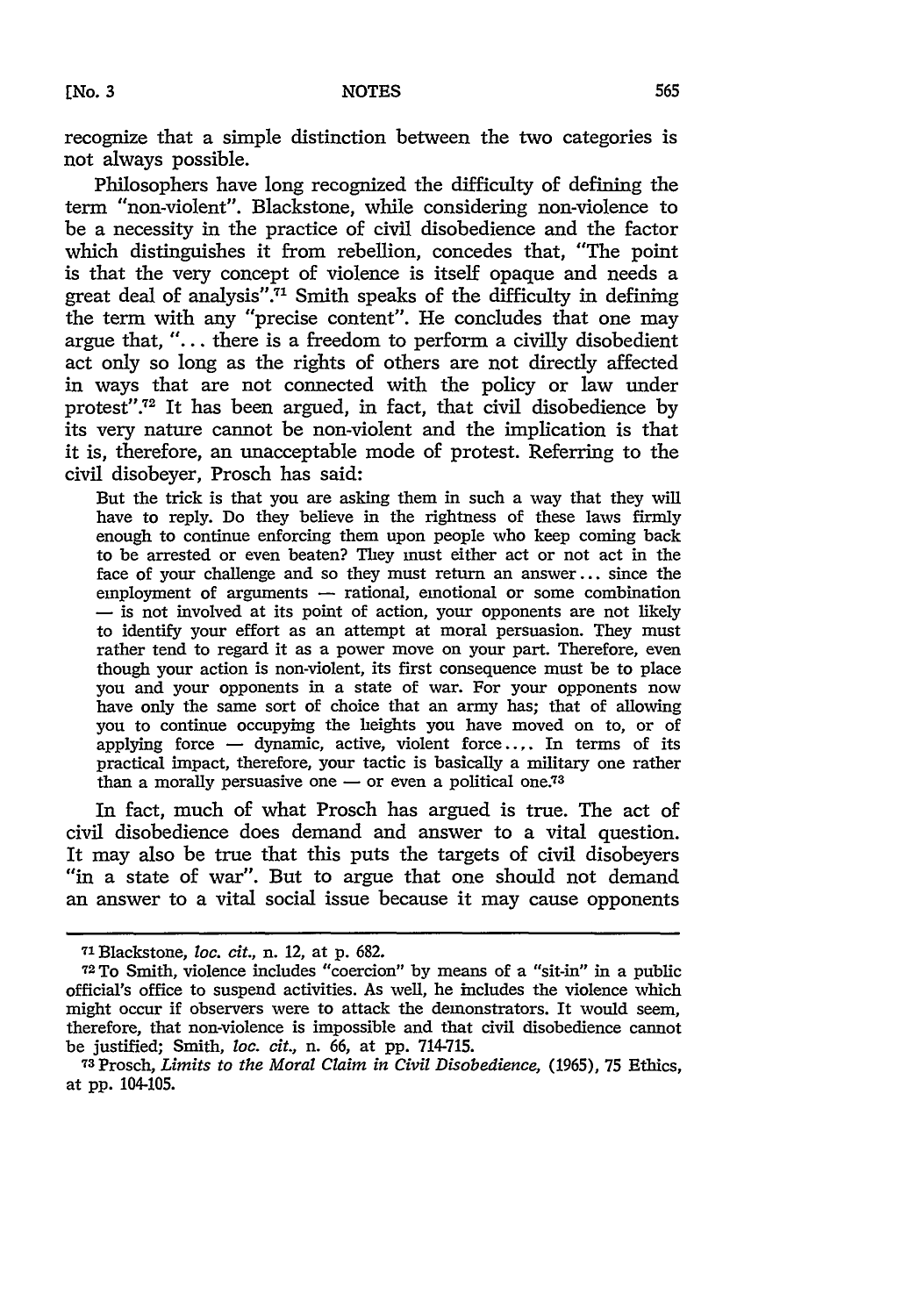to react negatively or to argue that one should never vigorously seek to create the crisis needed to shake the complacency of the populace is to oppose fundamental change no matter what the issue. To demand of civil disobeyers a guarantee that their opponents will react non-violently is an absurd proposition. What is arguable is that those engaged in civil disobedience take as much care as possible that they do not stir up violence. The problem of presenting an effective challenge to authority without eliciting violent response in others is a matter which must be considered but as pointed out by Keeton, "... some injustices are so grave as to warrant the risk. The point is rather that the risks should be realistically foreseen and found to be compatible, if incurred, with the objective of the long-run betterment of society".74

This was clearly recognized by Martin Luther King and his followers. Their reaction, however, was that when one cheek of a demonstrator was slapped the other be turned. King asked that, no matter what the provocation, black men should reply with a fierce love. Yet, King clearly recognized the hopelessness of forcing a protest to end because of the violent reaction of on-lookers. Carl Cohen speaks of the need to meet violence with non-violence and to suffer the consequences which may range from assorted indignities to physical beatings. $75$ 

Brown Jr. gives three reasons why non-violence, on the part of the demonstrator, is a necessary part of civil disobedience. The first is that violence, being evil in itself and being no less evil for being used in a good cause, can be morally justified only in circumstances where the alternative is an even greater evil. The second reason is that a clear distinction is needed between justified acts of civil disobedience and justified acts of civil rebellion. Finally, he speaks of the need to preserve civil disobedience as a tolerable and ritualized form of protest in which law breaking is kept to a minimum.<sup>76</sup> James Farmer, however, points out that, "Civil disobedience and non-violence are by no means synonymous ... The reason for this is simple; a tactic  $-$  by definition pragmatic  $$ survives when it works . . . ".<sup>77</sup> Paul Goodman, an advocate of nonviolence, has admitted, "Unfortunately, since the populace has been sluggish and complacent, occasional violence seems to be ad-

<sup>74</sup>Keeton, *loc. cit.,* n. 69, at p. 517.

*<sup>75</sup>*Cohen, *loc. cit.,* n. 5, at p. 258.

<sup>76</sup>S.M. Brown Jr., *Civil Disobedience,* (1961), 58 Journal of Philosophy, at pp. 679-680.

**<sup>77</sup>**James Farmer, "Civil Disobedience and Beyond", *On Civil Disobedience,* ed. Robert A. Goldwin, (Chicago, 1969), at p. 133.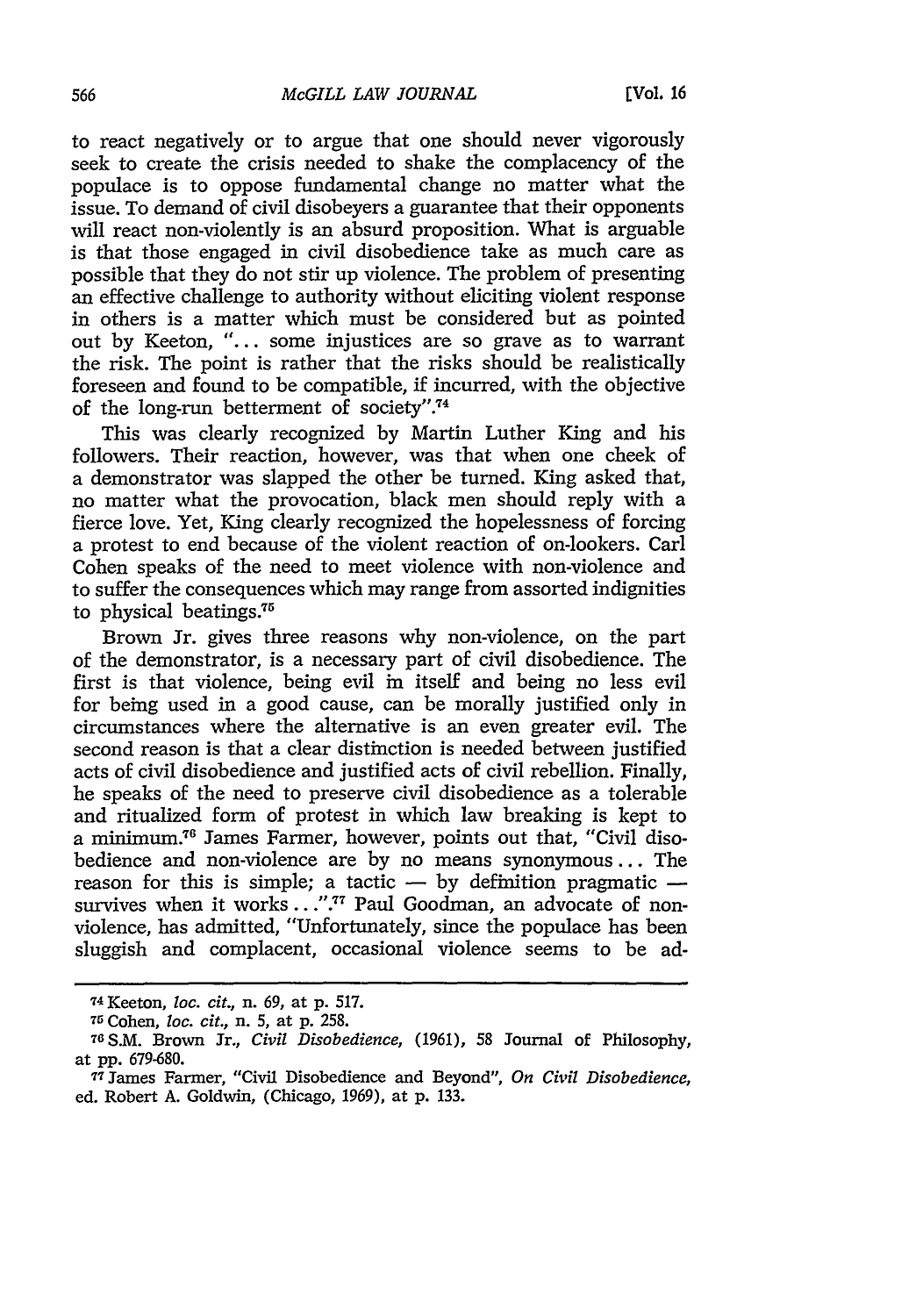vantageous to wake people up".<sup>78</sup> This is not a theory likely to be easily accepted.<sup>79</sup> However, there are instances where the use of violence may not be totally unacceptable.

There is a distinction, which is rarely made, between people and things. Violence is apparently seen as equally objectionable in both cases. The American devotion to "things" was carried to its logical extreme when, during the Chicago riot, the police were ordered to "shoot to kill arsonists and shoot to maim looters". The Chicago mayor apparently had great confidence in the marksmanship of the police as well as in their ability, during those confused and disorderly few days, to instantly differentiate between the thousands of citizens caught in the midst of the chaos and arsonists or looters. A line can and should be drawn between limited cases of property damage and justified civil rebellion. In order for civil disobedience to remain a tolerable alternative to those who participate, it must have a chance to succeed. For most, the violence of a Milwaukee priest who picks a lock and burns draft board records is apparently unacceptable but the violence of American troops in Vietnam is. The breaking of windows in the Pentagon horrifies the solid citizen and draws a reprimand from the proponent of non-violence. Seen in the light of 40,000 American dead and all the other grim "facts" of an undeclared war being fought for vague and undefined goals, this type of protest seems mild. Many of the sharpest critics of violence to windows in America can find reason to justify violence to people in Vietnam. Those who oppose violence at all times must remember that the oppressed and morally outraged cannot be forever expected to dam the anger induced by man's inhumanity to man.

This is not to suggest that violence is commendable or preferable. What is being suggested is that the unfortunate reality is that effective dissent may, in extreme cases, require some violence to "things". That violence to "things" must not and cannot be equated to violence to people. While accepting non-violence as morally correct and striving for its achievement at an international scale, it must be recognized that historically social change has always been accompanied by violence. America is not an exception but a prime example of that proposition. Indiscriminate violence must always be condemned no matter how great the cause but in lieu of "justified civil rebellion" some violence to "things" may prove to

<sup>78</sup> Goodman, *loc. cit.,* n. 6.

**<sup>79</sup>** "... [A]ny result-oriented test will favour action that, while effective, might fall beyond the ordinarily accepted forms of non-violent action." Smith, *loc. cit.,* n. 66, at p. 720.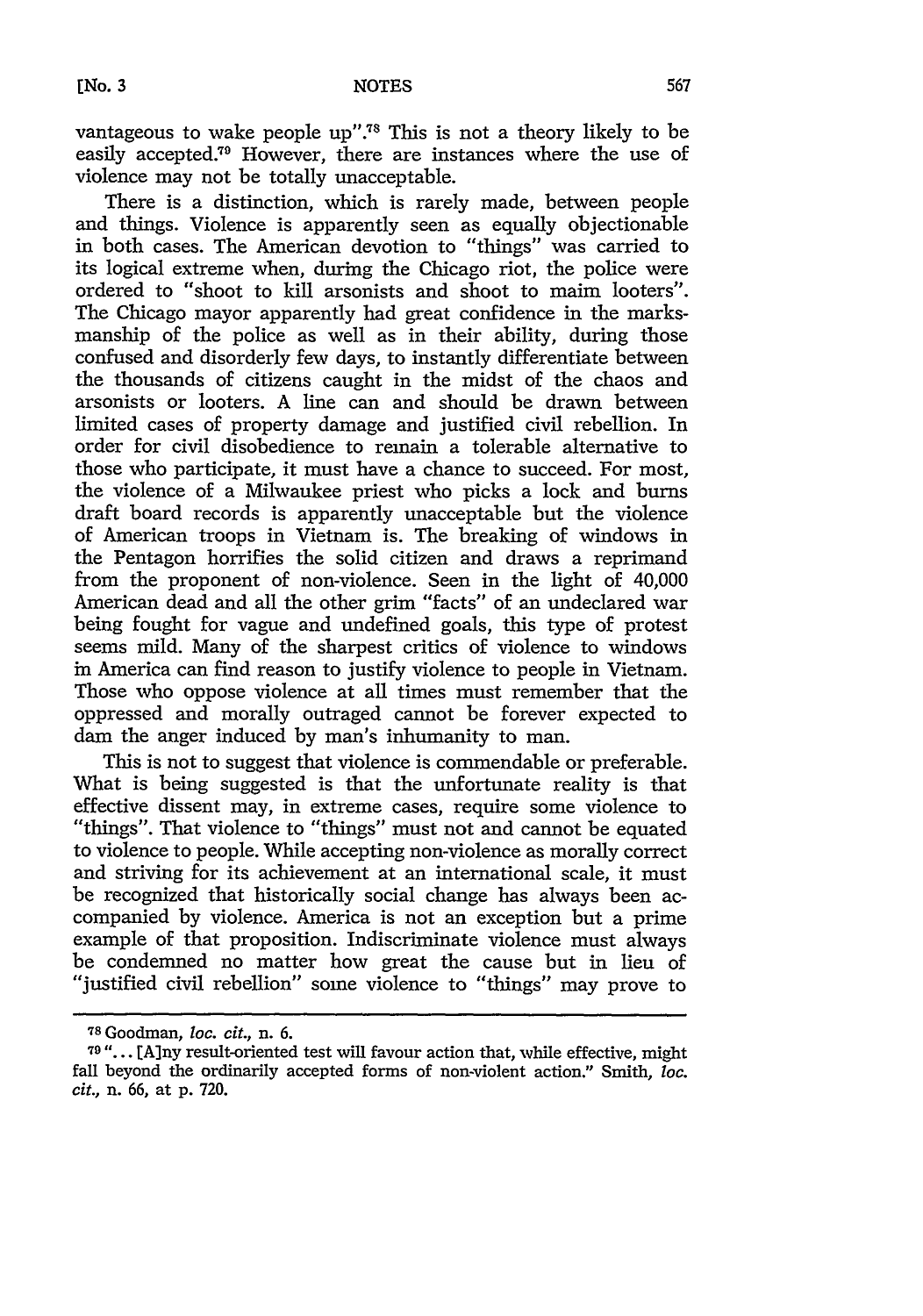be the only effective method of jolting a complacent nation. It may, unfortunately, be a classic example of where the end can justify the means. $80$ 

One other issue, which to some extent is purely semantic, deserves consideration. Unlike the common criminal or the civil resister, the civil disobeyer does not try to evade the authority of the state or to act in a clandestine manner. That is, a public claim against the state is publicly acted out. The willingness to act in public and to offer explanation is indicative of the civil disobeyer's concern with the consequences of his acts and their effect on the people.8' As the civil disobeyer recognizes the basic validity of the structure within which he lives and acts openly and unashamedly, it is often accepted, as a matter of fact, that he must accept his punishment as right.

It is of the essence of the law that it is equally applied to all, that it binds all alike, irrespective of personal motive. For this reason, one who contemplates civil disobedience out of moral convictions should not be surprised and must not be bitter if a criminal conviction ensues. And he must accept the fact that organized. society cannot endure on any other basis. His hope is that he may aid in getting the law changed. But if he does not succeed in that, he cannot complain if the law is applied to **him.82**

There is no question that the state must punish lawbreakers. As Buckley has pointed out, "It is the individual's right to refuse to go along with his community, but the community, not the individual must specify the consequences".<sup>83</sup> This the civil disobeyer

**<sup>80</sup>**Gandhi, the greatest exponent of non-violence, himself recognized that sometimes the ends could justify the means and that many should be unable to utilize non-violence as courageously and effectively as he had. In *Doctrine of the Sword,* referring to those agitating for a just cause, he seems to imply that even violence to people may sometimes be justified.

"Where the only choice is between cowardice and violence, I advise violence. I cultivate the quiet courage of dying without killing. But to him who has not this courage, I advise killing and being killed rather than shameful flight." Quoted in Freeman, *Civil Disobedience, Law and Democracy,* (1966), 3 Law in Transition Quarterly, at p. 43.

81 For those who cannot accept any violation of the rule of law this "openness" in no way legitimizes the act.

"Disobedience to law is bad enough when done secretly but it is far worse when done openly, especially when accompanied by clothing such acts in the mantle of virtue and organizing well-advertised and financed plans to carry out such violations.., the open violator, the agitating violator, acts shamelessly, in defiance of his neighbour's judgment and his fellow man's disapproval." Waldman, *loc. cit., n.* 9, at p. 333.

<sup>82</sup> Grswold, *Dissent-1968,* (1967-68), 42 Tulane L.R., at p. 726.

**83** William F. Buckley, *Civil Disobedience* **-** *Is it Justified?,* New York Times Magazine Section, (September 26, 1967).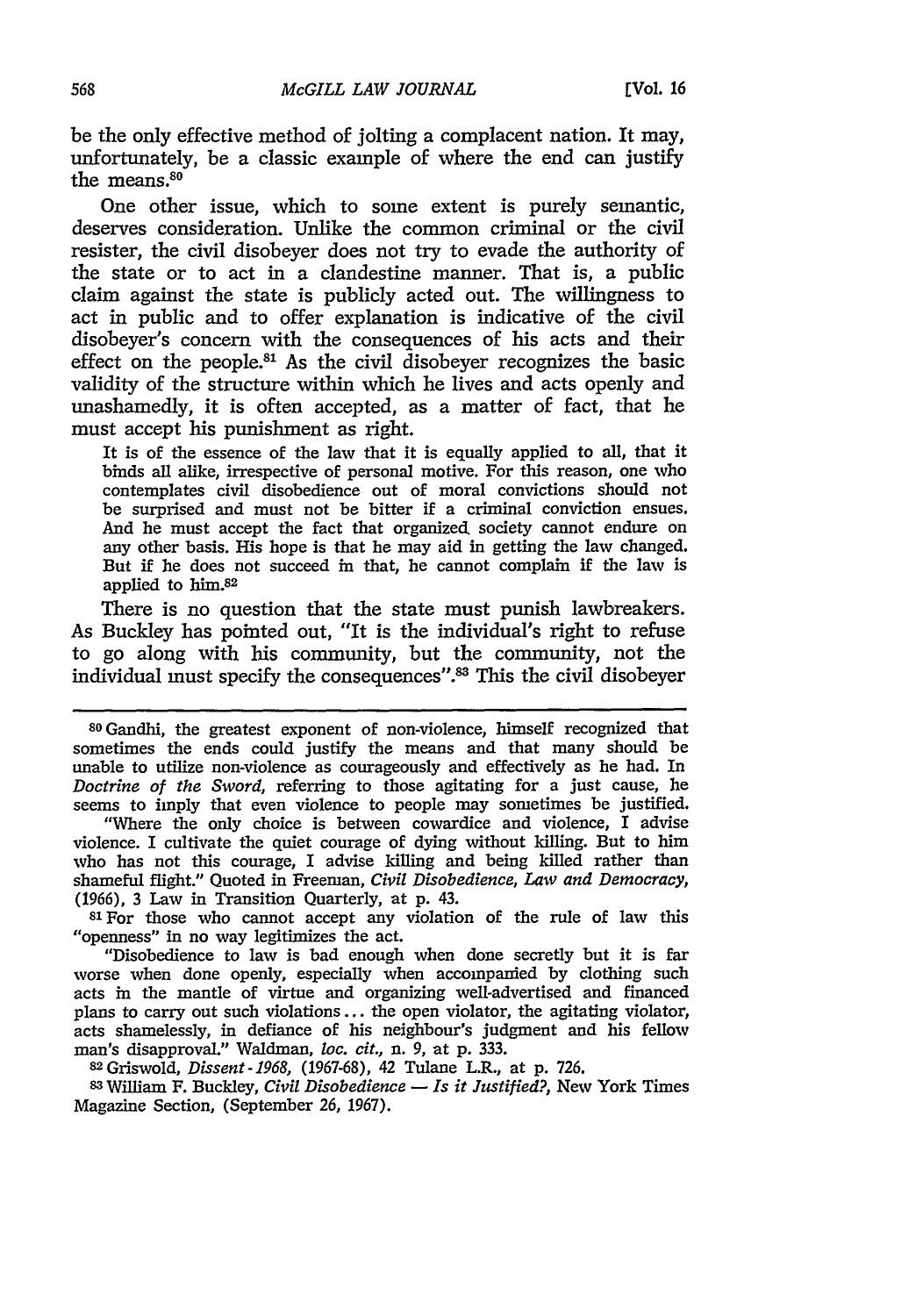accepts. But as the purpose of disobedience is to change unjust laws or conditions the protest cannot stop simply because judgment has been rendered by the courts. Whether legal or not, a morally justified protest remains just to the end. The protest must not, therefore, stop the moment the critized government decides against it. The punishment for a morally justified act cannot logically be "right". While not surprised at the decision, the disobeyer may be "bitter" and must "complain". There are instances where a jail sentence is welcomed but the purpose is a pragmatic one - the need to dramatize the sincerity of the protester and the morality of his cause. But normally, the jail sentence is the price the civil disobeyer recognizes the government can exact from him. While recognizing its right to do so, he does not recognize the right as "right". To accept as "right" these decisions is to perpetuate the injustices being protested against. The sentencing of a civil disobeyer should result in continuing protests, so that the moral claim of the demonstrators is not ended by the government's act.

Unless one accepts the proposition that the entire moral life of the individual is absorbed into the state, the obligation to obey the law is only *prima facie* - and civil disobedience may be justified. For American democracy to survive and flourish, its people must not relinquish civil disobedience as a weapon against the overwhelming power of the state. Those in privileged positions are naturally prone to emphasize the risks of harm rather than the possibility of the potential benefits in the challenge to entrenched injustice. It is increasingly obvious that, "For white America, it has always been easier, faster and more desirable to pass such legislation as an anti-riot bill than to take constructive action that would eliminate the underlying causes of disorder".<sup>84</sup> But it is clear that we must construct a new society. To the oppressed, we must restore a sense of personal dignity and worth. The oppressor must be helped to cast off values and habits which degrade the morality of mankind. To those morally or physically outraged, the possibility of securing change by means compatible with the present framework of government may restore confidence in the possibility of lawful behaviour. Civil disobedience must offer an alternative to the increasing minority of morally outraged individuals who are becoming increasingly polarized and turning to civil resistance. Violence and destruction are already beginning to engulf the nation. Some search for reasons and try to understand, some criticize,

<sup>8</sup> <sup>4</sup> Masotti, Hadden, Seminatore, Corsi, *loc. cit.,* n. 25, at p. 154.